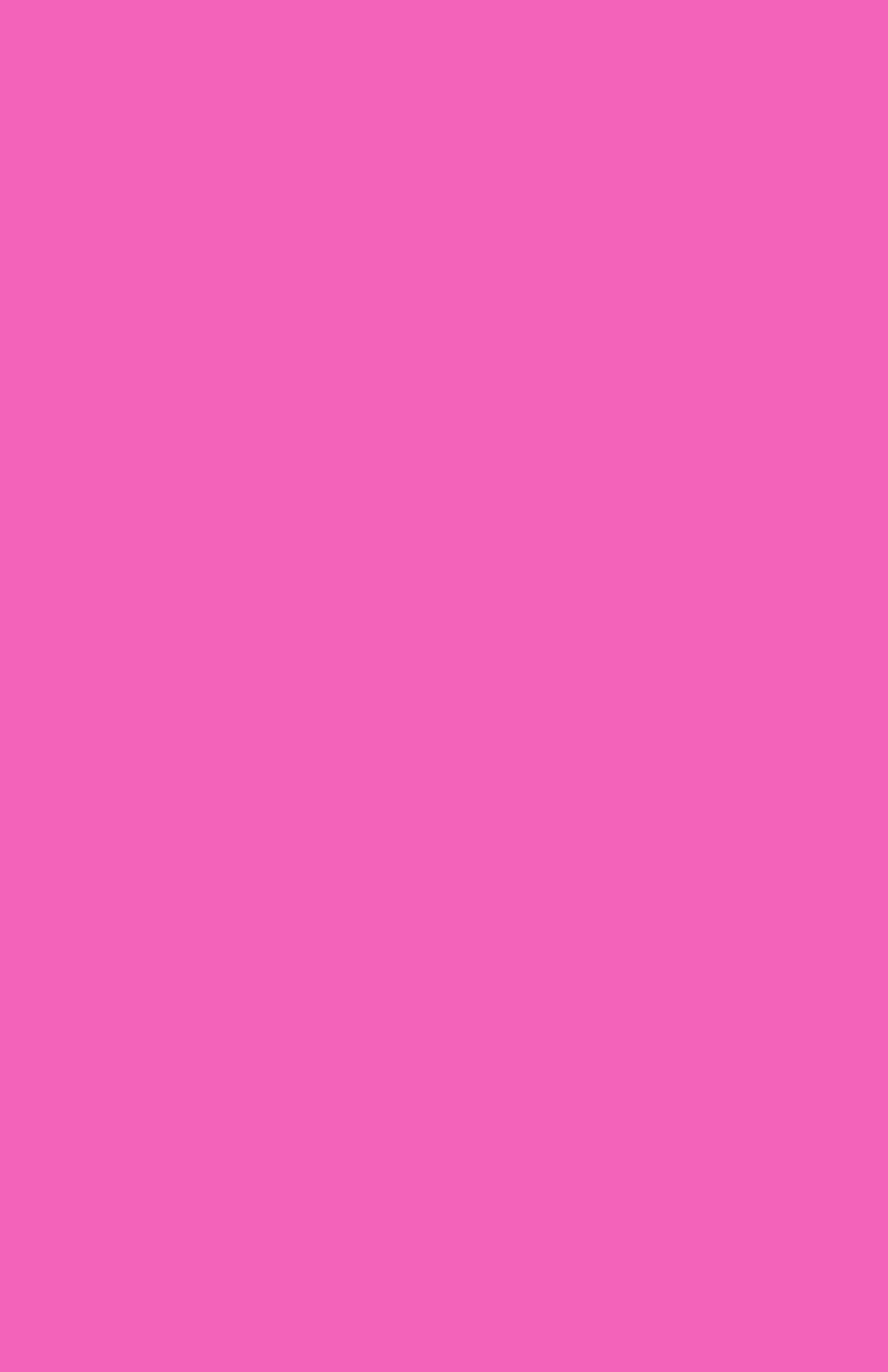# Advice and Queries: Discerning Peace and Social Concerns

by Tasmin Rajotte and Matthew Legge, Canadian Friends Service Committee

Canadian Quaker Learning Series Pamphlet Number 13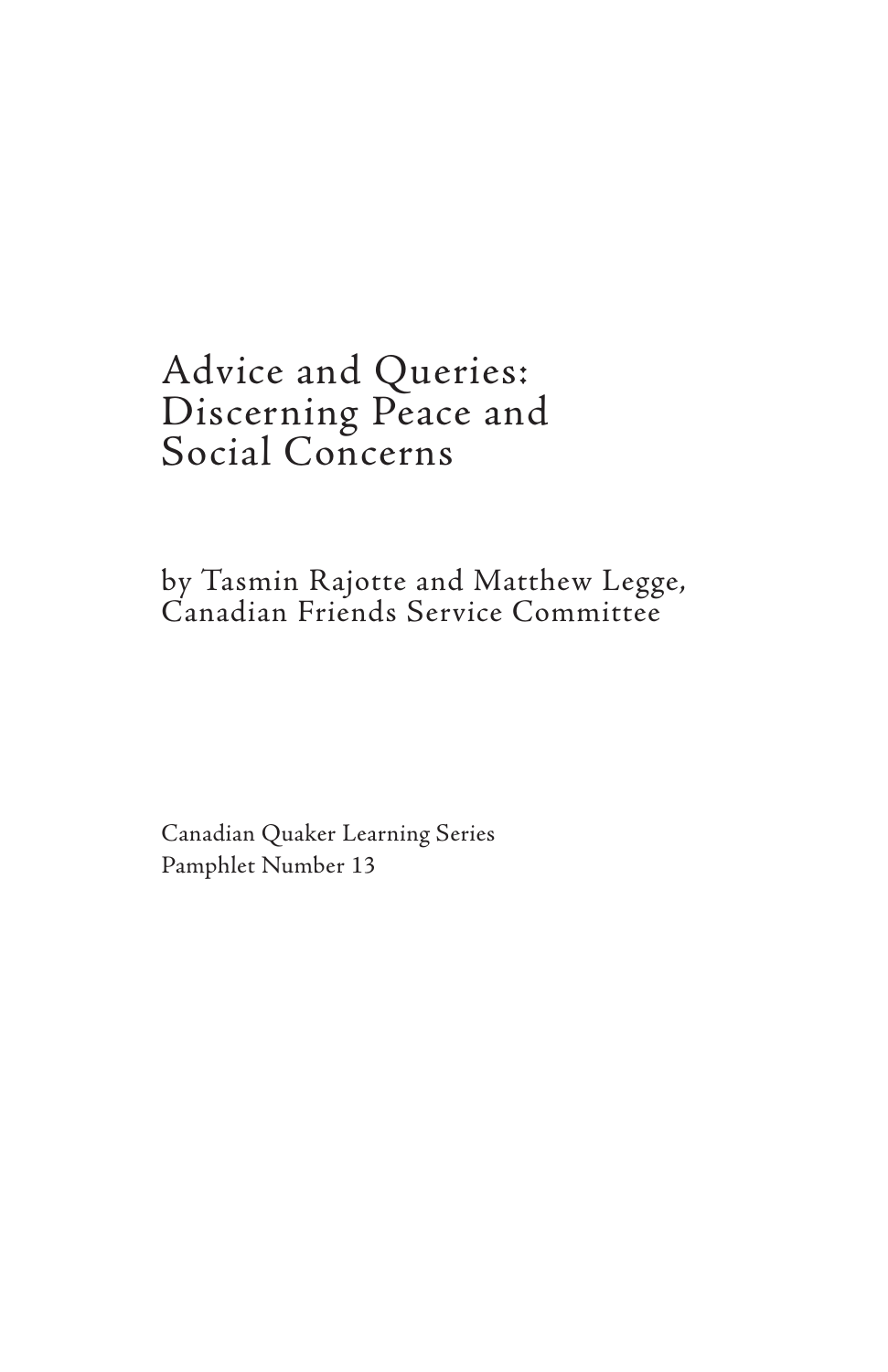Published by Canadian Yearly Meeting of the Religious Society of Friends (Quakers) Ottawa, Ontario, Canada

ISBN: 978-0-9948004-5-9

Layout and design: Bev Plett

Printed by Contemporary Printing Services Inc.

Library and Archives Canada Cataloguing in Publication

| Title: Advice and queries : discerning peace and social concerns / by Tasmin |
|------------------------------------------------------------------------------|
| Rajotte and Matthew Legge, Canadian Friends Service Committee.               |
| Other titles: Discerning peace and social concerns                           |
| Names: Rajotte, Tasmin, author.   Legge, Matthew, 1983- author.   Canadian   |
| Yearly Meeting of the Religious Society of Friends, publisher.               |
| Description: Series statement: Canadian Quaker learning series ; pamphlet    |
| number 13                                                                    |
| Identifiers: Canadiana 2021015411X   ISBN 9780994800459 (softcover)          |
| Subjects: LCSH: Church and social problems—Society of Friends.   LCSH:       |
| Peace—Religious aspects—Society of Friends.   LCSH: Discernment              |
| (Christian theology)   LCSH: Christian life-Quaker authors.   LCSH:          |
| Spiritual life-Society of Friends.                                           |
| Classification: LCC HN37.F9 R35 2021   DDC 261.8-dc23                        |

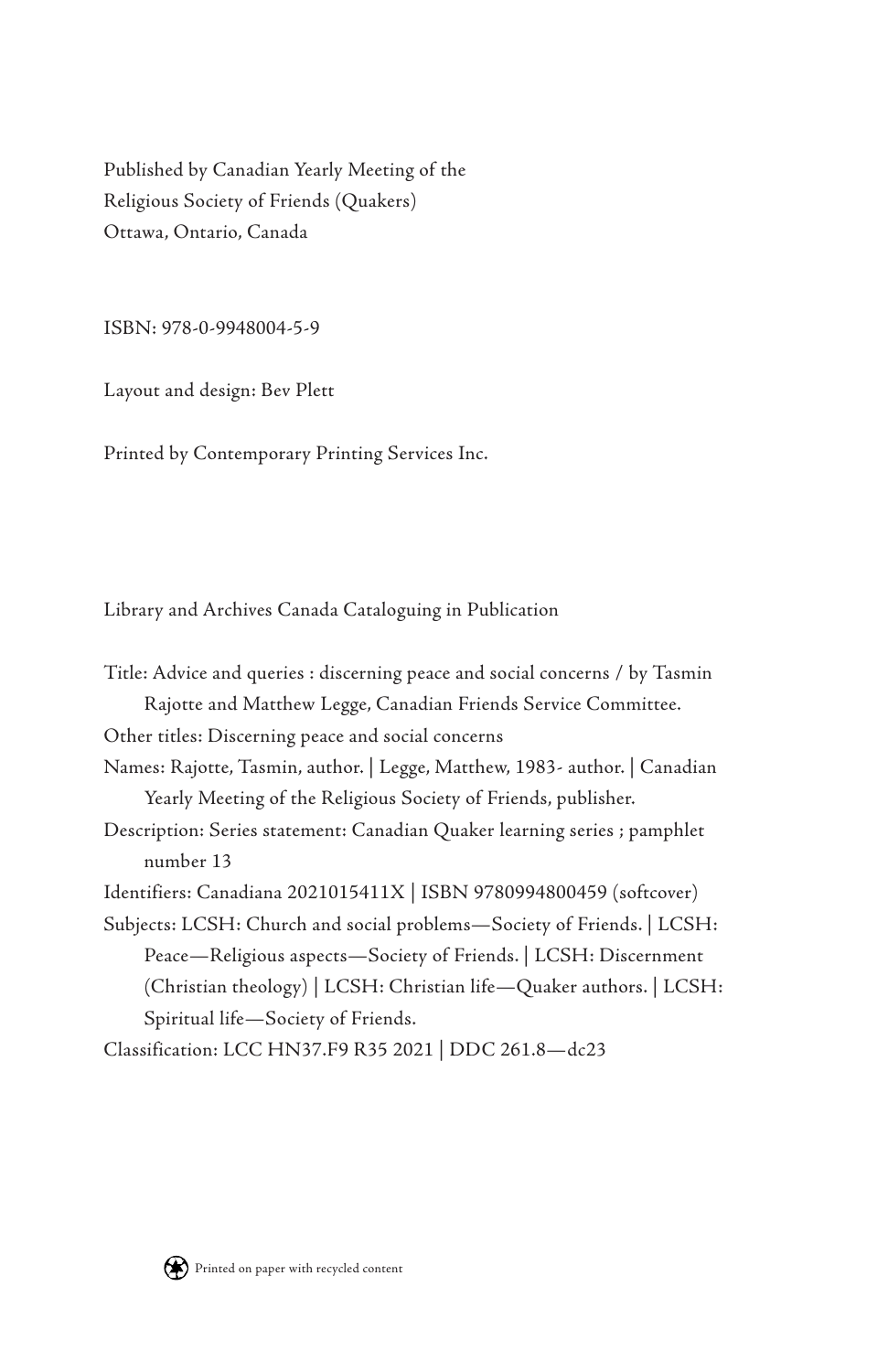# About this Pamphlet

Founded in 1931, Canadian Friends Service Committee is the national peace and social justice agency of the Religious Society of Friends (Quakers) in Canada. CFSC has a rich history of acting on Friends' social justice concerns, with a current focus on criminal justice, Indigenous peoples' human rights, and peace.

Tasmin Rajotte worked for CFSC between 2001-2020 in several roles. She was the representative for the Quaker International Affairs Programme, the Criminal Justice Program Coordinator, and CFSC Administrator. She co-edited the CFSC award-winning 2008 book *The Future Control of Food: A Guide to International Negotiations and Rules on Intellectual Property, Biodiversity and Food Security*.

Matthew Legge is CFSC's Peace Program Coordinator. In this role he has had the opportunity to learn from Quakers from across Canada and in the US, Europe, and Africa. He collected much of the wisdom and stories he was learning from Friends into CFSC's award-winning 2019 book *Are We Done Fighting?*

This pamphlet is the thirteenth in the Canadian Quaker Learning Series, published by Canadian Yearly Meeting through its Publications and Communications Committee. Suggestions for future pamphlets may be sent to the editorial board at cqp-clerk@quaker.ca, or care of Winnipeg Monthly Meeting (Quakers), Box-MPR 145 Maryland St, Winnipeg, Manitoba, R3G 1K9.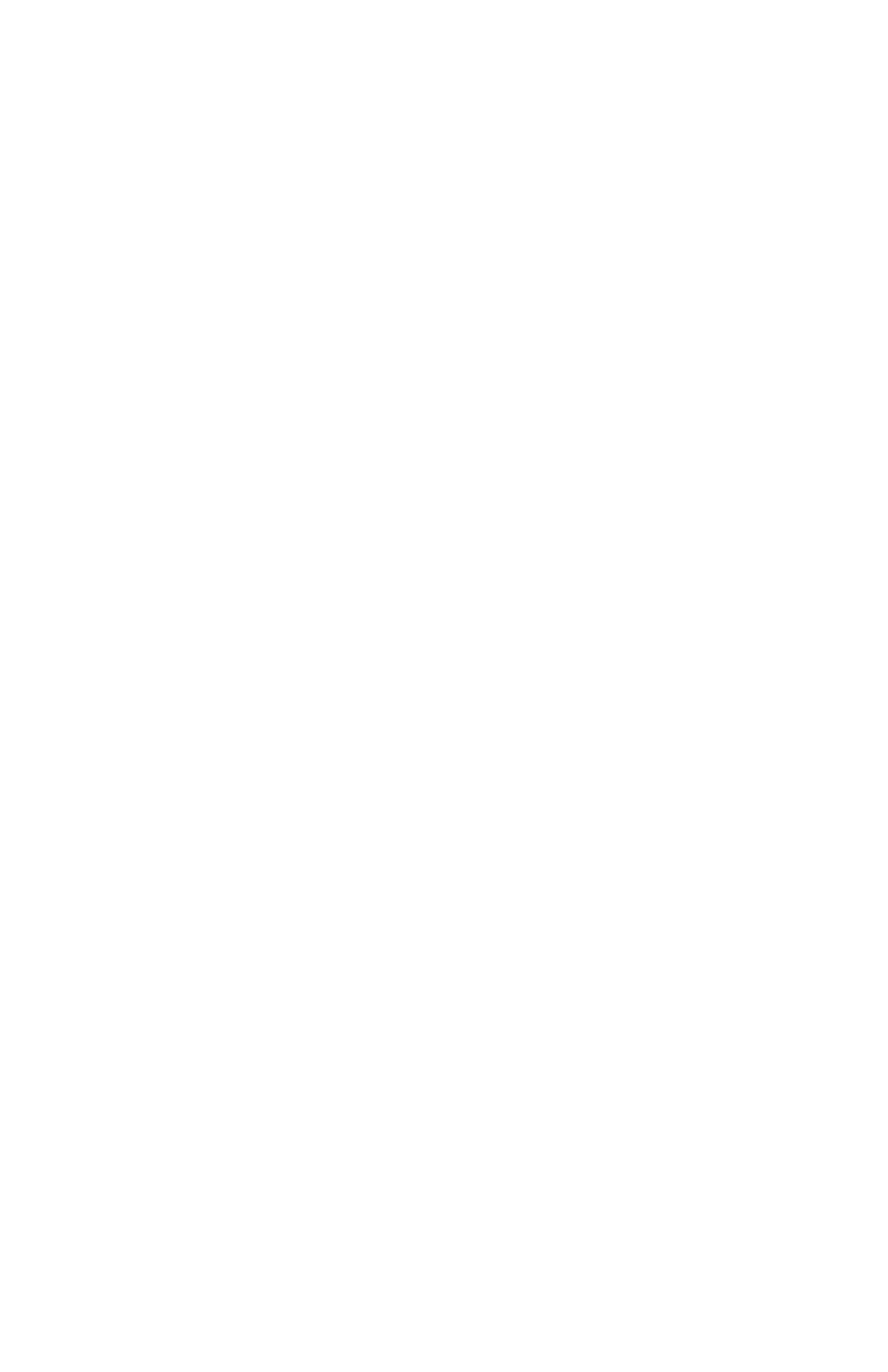#### **Introduction**

To support the process of discernment, Friends are urged<br>to be cautious not to respond to too many leadings at<br>once. To be caught up in too many tasks at once and to<br>be feeling harassed is not God's way. As one centres dow to be cautious not to respond to too many leadings at once. To be caught up in too many tasks at once and to be feeling harassed is not God's way. As one centres down in prayer, the Spirit may put one's lists of tasks in proper perspective and right priority."-Charlotte Lyman Fardelmann<sup>1</sup>

With so many problems facing us, Friends can have many concerns and easily take on too much. Doing so is out of line with our testimony of simplicity. We can lack clarity about the source of our concerns or why we're taking action. We can get frazzled, overwhelmed, or burned out. This hinders our effectiveness. It also makes peace and social change work feel burdensome rather than joyful. This resource was created to address these problems.

 To assist with understanding and following Quaker discernment and decision-making processes related to peace and social concerns, this resource is broken into three parts. Part 1 describes some Quaker terms and how Quakers engage in discernment processes. Part 2 provides queries for different stages of the discernment process to test that a concern or leading is grounded in Spirit. Part 3 provides queries for requests to act on a leading or concern that has been tested and some tools that may assist with clarifying a course of action and setting priorities. This resource should not be considered as a checklist. Using it as a checklist could lead to "a hasty, mechanical exercise."2 Instead, it is offered as guidance for the prayerful process needed to put tasks in proper perspective and right priority as guided by the Spirit. We encourage you to refer to Canadian Yearly Meeting's *Faith and Practice* for guidance that greatly deepens and strengthens the perspectives shared in this resource.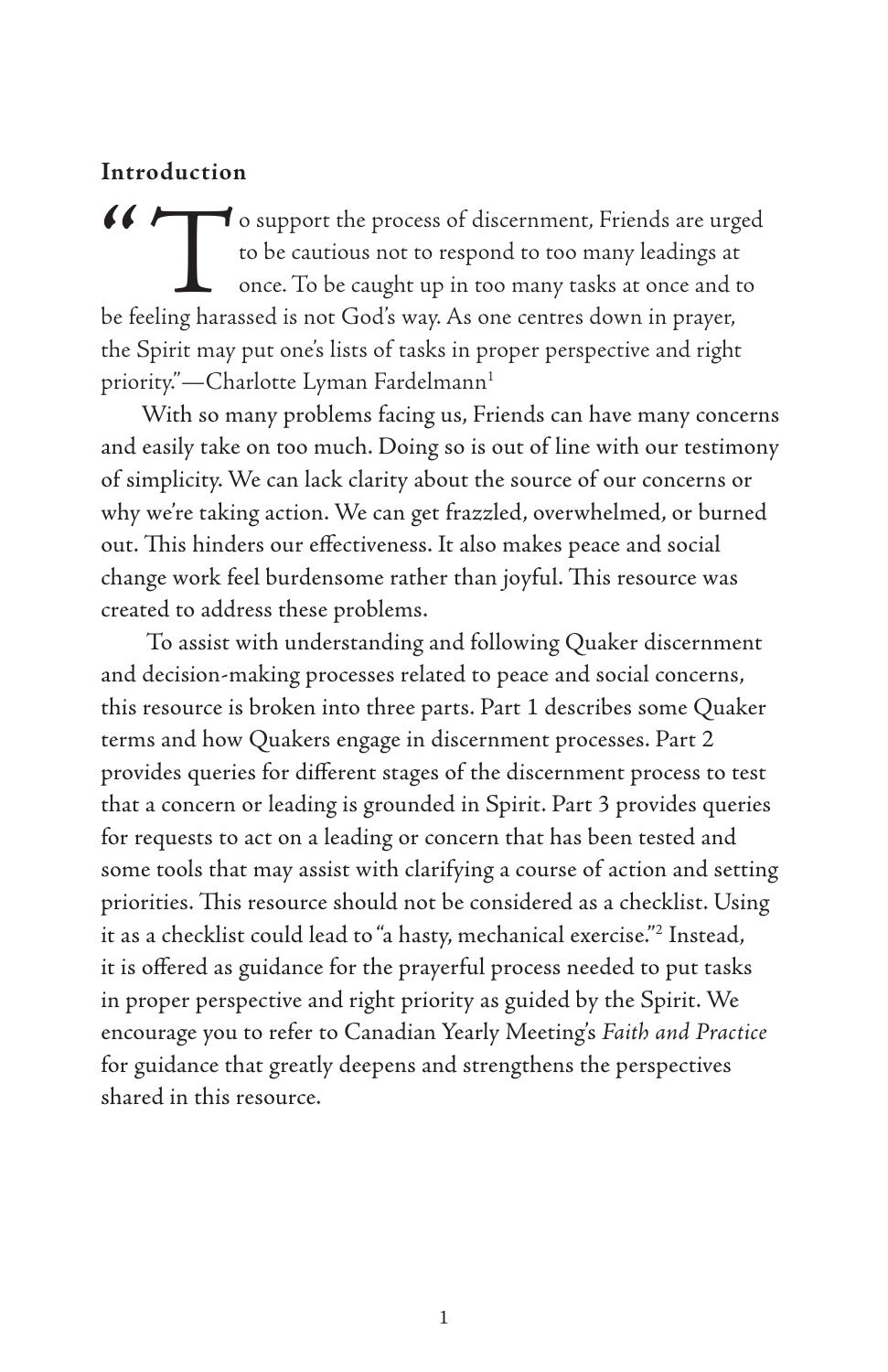# **Part 1. Quaker Terms and Discernment Processes**

#### **What is a concern?**

Quakers use the word concern to mean "an ethical issue one feels called by God to act on. It is distinct from a human care or worry."3 It usually arises as a discomfort, feeling, or revelation to an individual or small group that there is a "painful discrepancy" between existing conditions and the divine concern held by God, for instance, for immigrants or care of the Earth.<sup>4</sup>

 Recently, the word 'concern' has been loosely used by Friends. This may indicate an underlying problem with our faith and practice.<sup>5</sup> In exploring this problem, British Friends found that the meaning of the term ranged from the traditional Quaker concern to one that was secular and without a religious basis.<sup>6</sup> This could be contributing to Friends taking up too many causes and becoming scattered.

# **What is a leading?**

A leading is "an impulse from the Spirit that guides one to an act or decision."7 Leadings may prompt one to take a specific daily action "such as planting native plants in one's flower beds, or talking to an elected official about changing a law."8 A leading may also be the experience of "being persistently and insistently drawn towards doing something, or following a certain path in life with a sense that this prompting comes from divine guidance."9 An example of this is Ruth Morris' lifelong leading on penal abolition. Sometimes a Friend can also receive a leading to make a concern known to others. This does not mean "wanting everyone to get on the bandwagon" or trying "to make others responsible for solving problems that disturb our peace."10 Making our concern known to others does not mean, for example, making sure our concern makes it onto the Peace and Social Action Committee's work plan so we can forget about it.

 A common feature of leadings is that they can be frightening, particularly "those nudges we don't necessarily want nor feel prepared to follow."11 But to lead, we have to follow, and to follow means on-going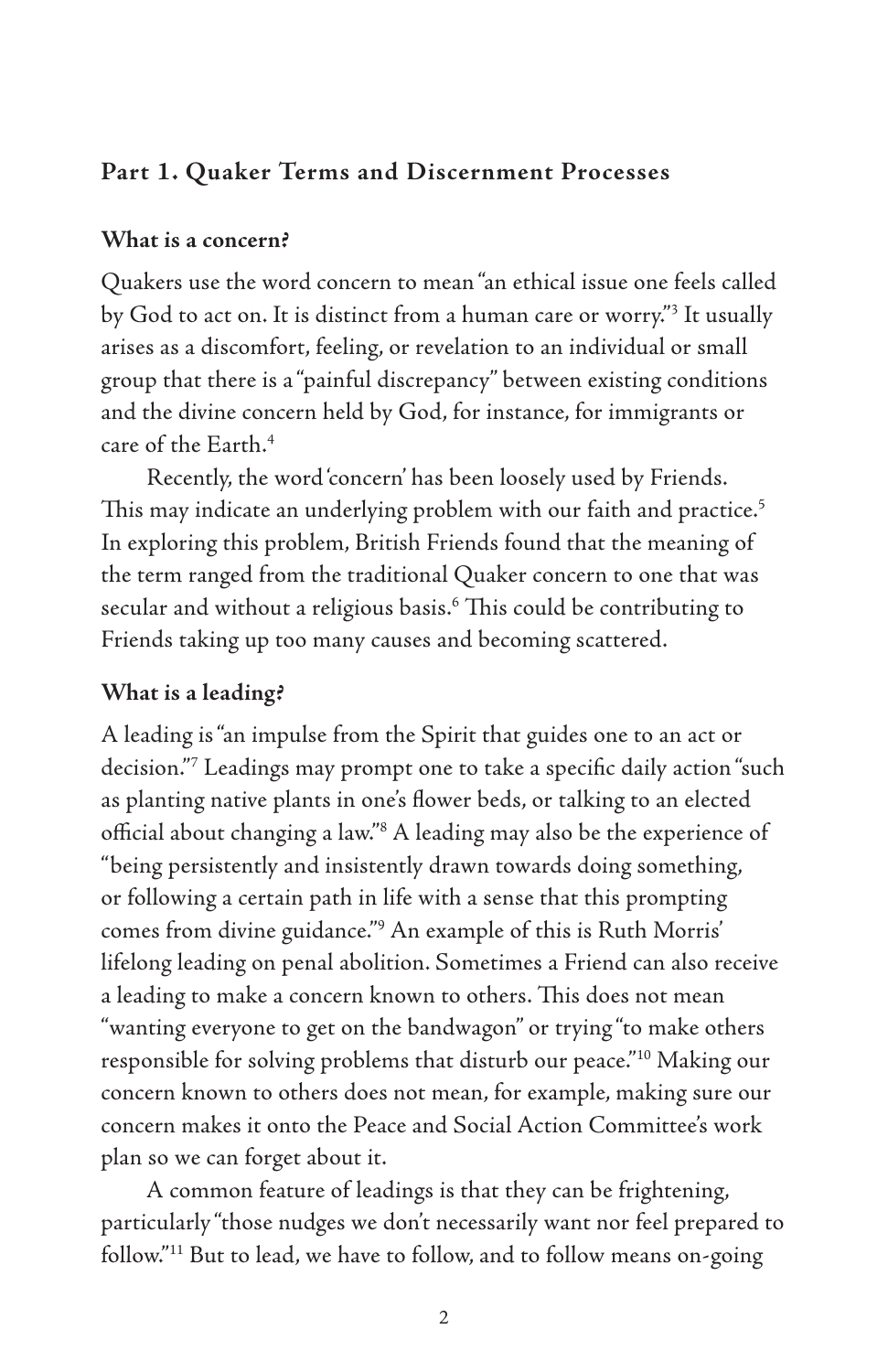listening for the Spirit. "Our human efforts to look to conclusions, to results, even to meaning, before our process has begun takes the leading astray."12 We must remain open and test the leading through prayer. This requires that we reflect on how the leading fits with historic Quaker beliefs and practices. It also requires that we seek the advice and guidance of Friends through a discernment process. Depending on the leading, one may also find advice and guidance through a Meeting for Clearness.

#### **What is discernment?**

We are all fallible. In recognition of this, we must listen inwardly and discern whether the source of a leading or concern is from divine guidance or springs from other sources *before* we act upon it. Other sources could be ego, human need, wilfulness, misinformation, compulsion, or interpersonal conflicts.13 Prayerful and fulsome discernment helps us continue to express the Spirit through our lives. It leads us to seek clarity of purpose and focused action. "Simplicity enters discernment as we search beyond mere appearances for the essential thing, the heart of the matter, free of all conceptual clutter. A real discernment process floods us with clarity, a sense of immediate recognition of standing in the presence of the Truth. Nothing needs to be added."14

Meetings and Worship Groups can suffer from an excess of concerns and leadings from individuals when discernment is not practiced.<sup>15</sup>

#### **What is the discernment process?**

Worship is the foundation for how Friends make both individual and corporate decisions. It involves listening inwardly and outwardly and letting go. Worshipful discernment requires letting one's ego and personal agendas drop. Self-hatred and self-denial can also be a barrier to true inward listening. The discernment process is "as much about turning away from ego and selfishness as from self-hatred and self-denial. It is a journey from the 'false self' to the 'true self."<sup>16</sup> When the action of divine grace, together with our willingness to cooperate,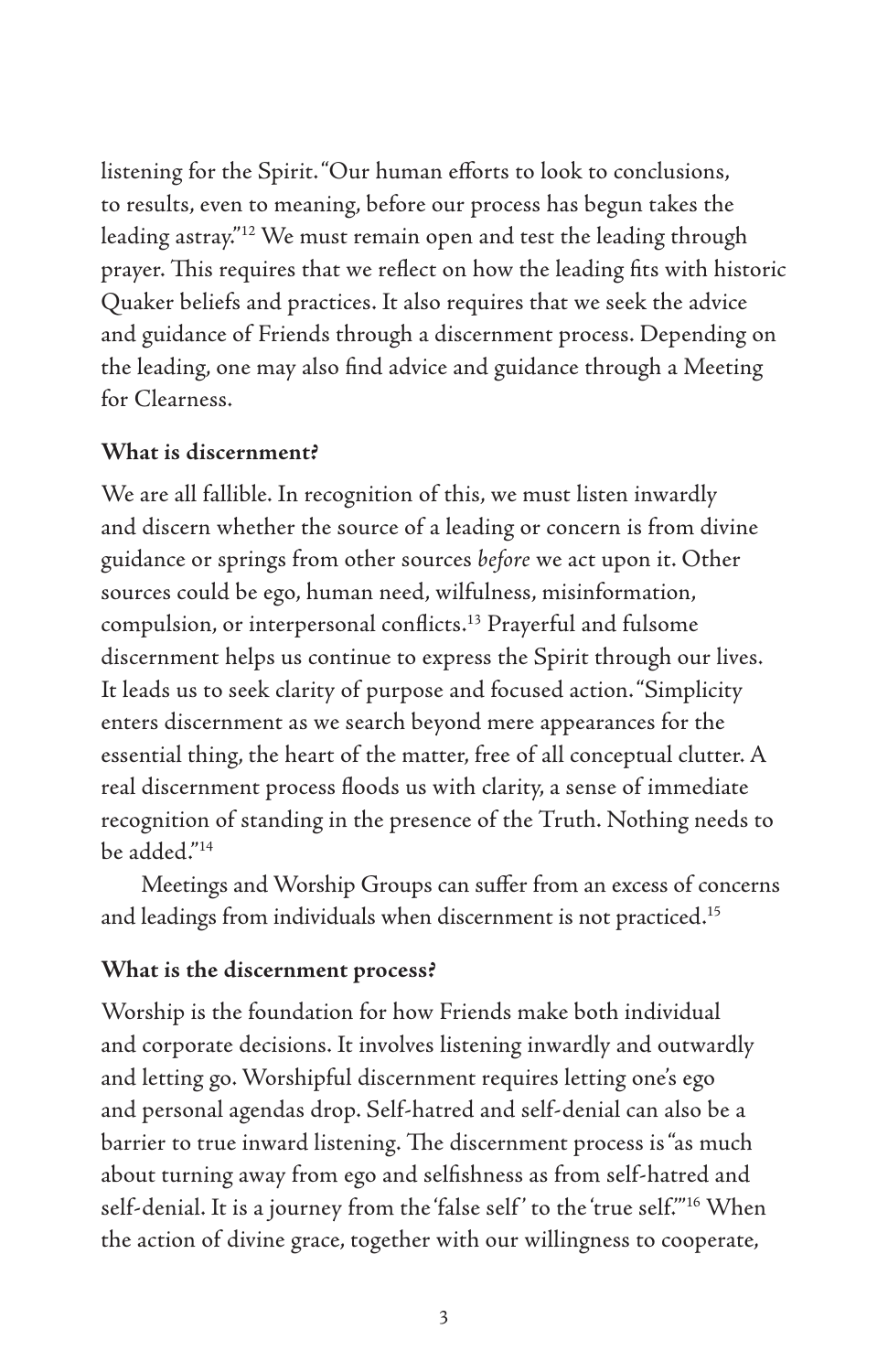tenderly strips away barriers, we can come to hear what wasn't available to us before.

Consider this example: You have a concern about the support needed for a local homeless shelter. However, as you listen to Friends' ministry and wrestle with queries, your certainty about your need to help save a local homeless shelter begins to evaporate. As you listen inwardly, you begin to realize that your compulsion to do so actually stems from a deep need for acceptance and making yourself indispensable. You then realize that this compulsion—not the concern for the support needed by the shelter—is the issue, and decide to let it go for now.

In another example, you become aware that your fear of speaking a particular ministry is not only harming you, but also harming Friends and what is being discerned. To overcome this fear, you listen inwardly. As you do so it becomes clear that can you draw strength from the Spirit by simply speaking from the heart.

It is best to begin the discernment process with private reflection and asking some of the questions offered below. After due consideration, if you still believe that you are being called by God, it has been the custom of Friends to bring the concern or leading before the gathered community of Friends to further test it against the counsel of the group.17 The gathered group must be "fully present, truly listening while waiting silently with the expectation that God's presence can be discerned."18 "As a Religious Society, we are more than a collection of people who meet together. We meet as we do because we believe [that] gathered together we are capable of greater clarity of vision."19

 When bringing a concern or leading forward, there can be no expectation of support and cooperation.<sup>20</sup> Presenting a concern or leading for consideration "does *not* mean, for example, 'I think I should do this, and I'd like to know if you agree with me, Friends.' Nor does it mean 'Would Friends agree that Quaker funds should be made available to make possible what I am suggesting?' It does mean something like: 'I am reporting to Monthly Meeting what I believe God has laid on me: please can we search together in prayer and worship to see whether this is actually what God wants.'"21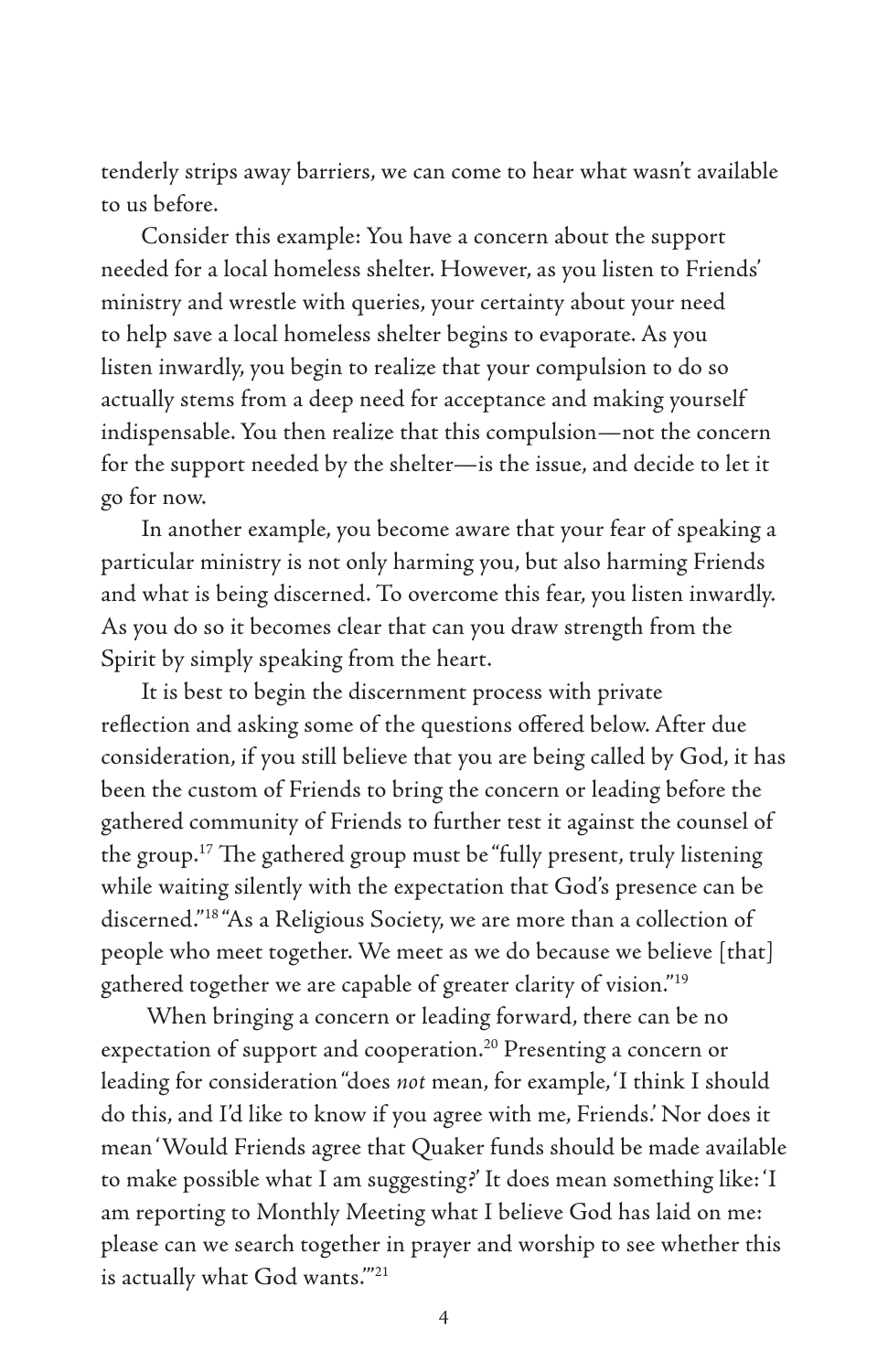It's important to remember that concerns or leadings aren't our 'property' as individuals. They are the Spirit's. This is what distinguishes concerns and leadings from pet projects we're passionate about. The discernment process may not be an instantaneous event. It may take a long time and require a continual letting go of personal agendas so as to remain open to guidance from the Spirit. It may also require seasoning. Seasoning entails giving attention to the matter over a period of time by different Friends, rather than moving hastily.<sup>22</sup> This may feel frustrating or go against what we're used to in the broader culture around us. "We live in a society that places individualism on a pedestal… We live in a society that is too busy, too fast, and too wounded. Who has *time* to test things thoroughly, let alone to wait?"23 When we do continue to test our concerns and leadings, the guidance received from God may at times come as a great surprise. This can include the possibility that a concern or leading is no longer present.

There are different discernment processes depending on the nature of the concern or leading, and the size of the Meeting or Worship Group. Before bringing a concern or leading forward to a gathered community of Friends, consult with the Clerk of the Meeting. They will guide you on where it should go for first consideration. For example, leadings are often tested with a Meeting for Clearness.

Whether it's with the whole Meeting or a specific committee within the Meeting, the key purpose of discernment is to test that the concern or leading is grounded in the Spirit. Queries to assist with this stage of the discernment process are described in Part 2. If the concern or leading is found, through the discernment process, to be genuine, and if others feel drawn to it, at some point it may become necessary to discern whether the whole Meeting or larger body of Friends needs to take it up.<sup>24</sup> Part 3 offers some queries and tools for this. Testimonies are born when gathered communities find clarity to affirm the concern as a matter of enduring guidance for both individual and communal actions.25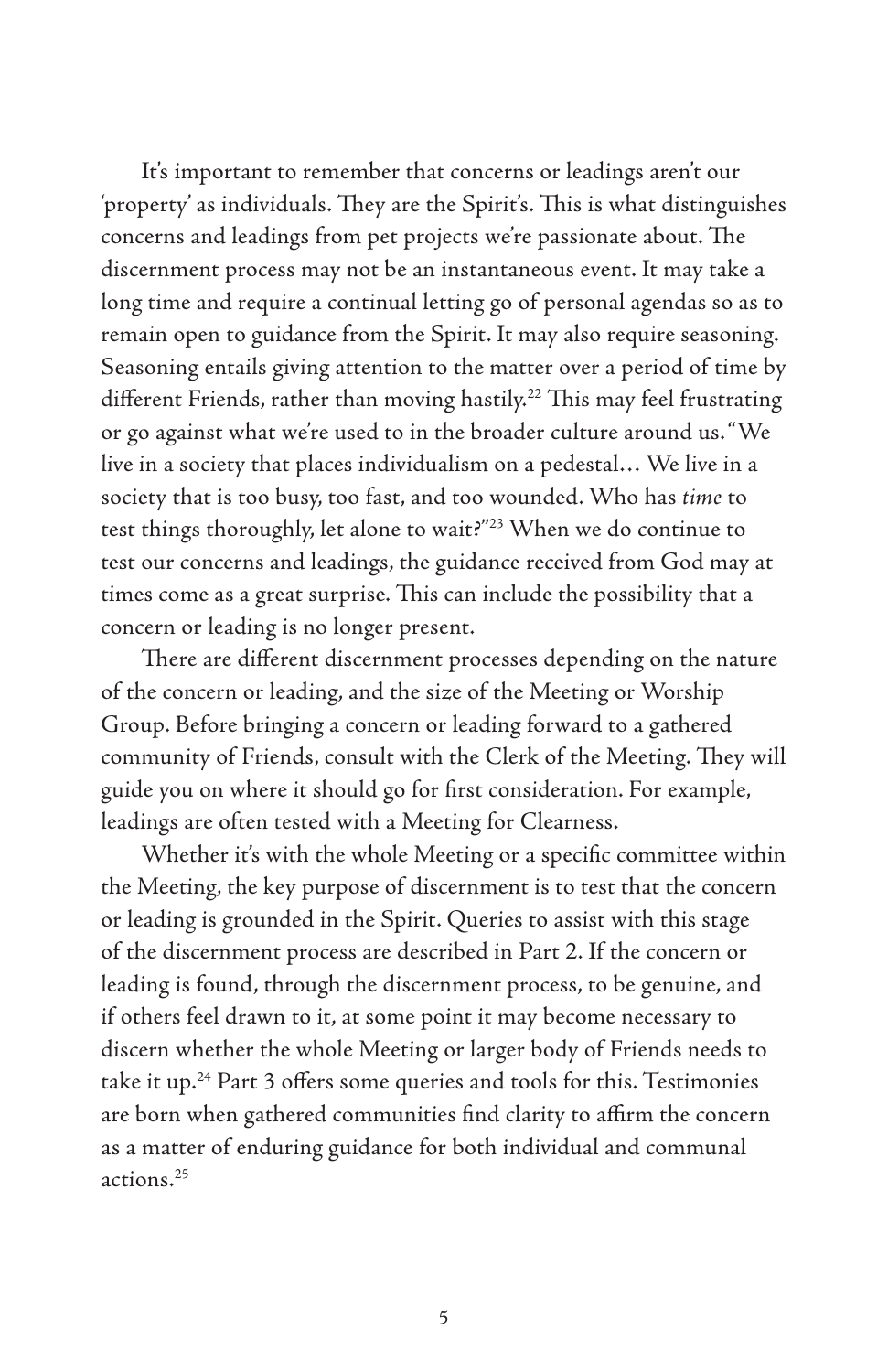# **Part 2: Queries to Test that the Concern or Leading is Grounded in Spirit**

"…Appreciate that doubt and questioning can also lead to spiritual growth and to a greater awareness of the Light that is in us all." — Advices & Queries<sup>26</sup>

Having considered what concerns, leadings, and discernment mean and how Quakers engage in discernment processes, you can now turn to queries that you and the Meeting may find helpful in discerning if a leading or concern is grounded in the Spirit.

#### **Personal reflection**

Are you experiencing a concern or a leading? Is it genuinely from God? The following queries may assist with providing clarity on this:

- Is it an immediate reaction to something or is it coming from a deeper place? Can you distinguish the concern or leading that has arisen from the range of concerns that you are generally preoccupied with or want to act on?
- Is the compulsion to do something stemming from your ego's need for acceptance, belonging, or control? Are you experiencing a compulsion to rescue others, to save the world, or to act on your own? Are there "expectations, hopes, assumptions, impulses, and underlying family patterns" shaping your sense of the concern or leading?27 Is this genuinely motivated by love and compassion? Is it coming from the heart in unity with the mind?
- What experiences led to this concern or leading?28
- Is this a desire that someone else do something or is it a call to act yourself?29
- Is it associated with an unnerving persistent "turmoil and disquiet that won't go away"?30
- Can you explain the faith basis of the concern or leading and how it is in keeping with Friends' testimonies?<sup>31</sup>
- Is now the time and, if so, will you remain in this for the long  $h$ aul $^{32}$
- Are you willing to accept difficulty and censure?33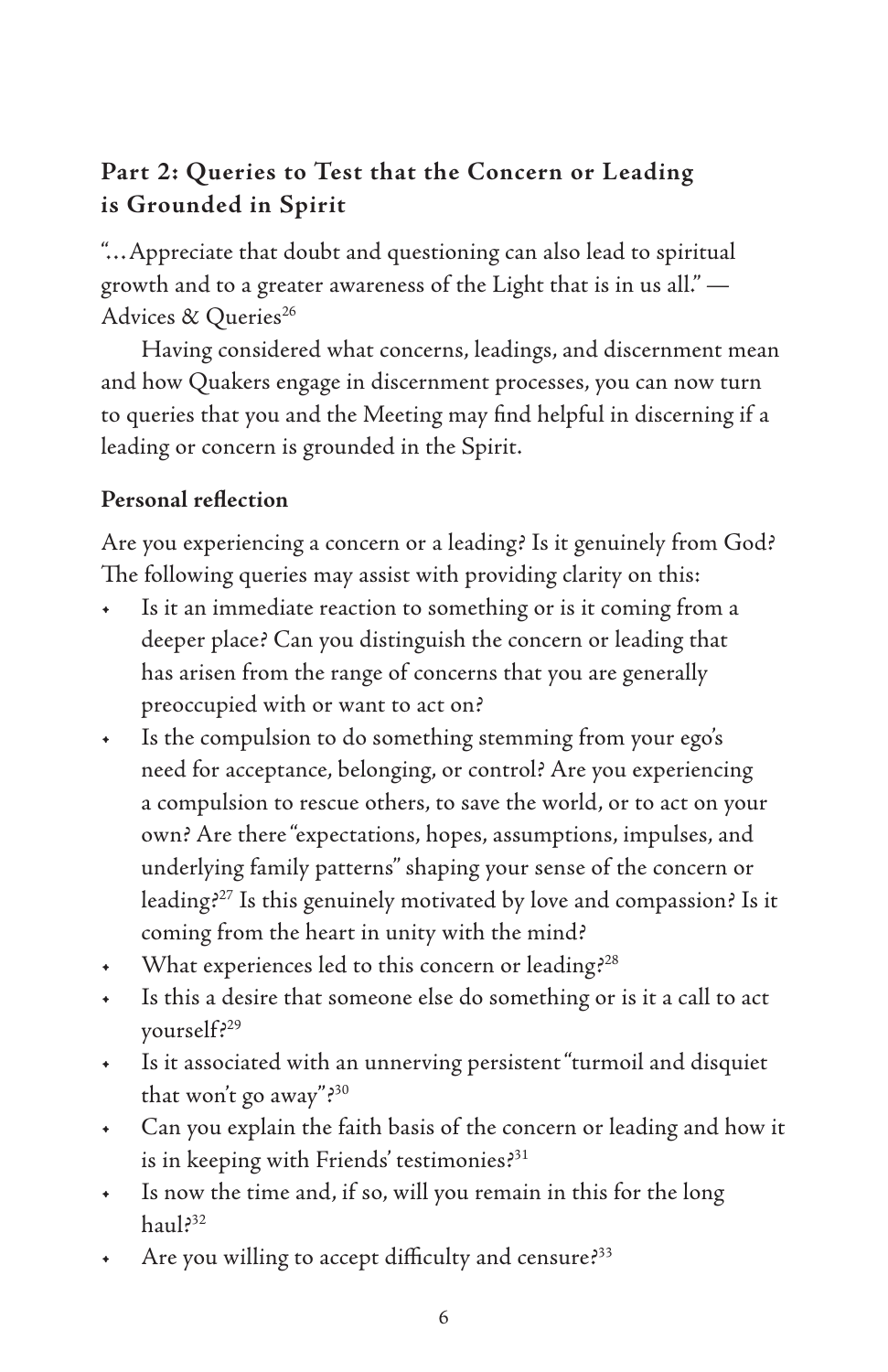- How is this concern or leading currently being addressed?
- Would acting on this result in any harm to you and/or the community?
- Once it is clear what you must do, is there a feeling of centredness and peace that is unlike the preceding turmoil?<sup>34</sup>

### **Role of the Monthly Meeting**

"A concern that is brought before a meeting should be considered with the greatest love, kindness and discipline. Much as we like to support our Friends in the things for which they have an unbounded enthusiasm, it is no kindness to recognize as a concern something which has not received the fullest attention possible."—Britain Yearly Meeting<sup>35</sup>

A broad array of leadings and concerns come to Meetings. These may be referred to a Peace and Social Action Committee (PSAC) or discernment may be done by the Meeting as a whole. If the Meeting has a PSAC, is its role to assist with discernment and: a) make recommendations to the Meeting and help Friends prioritize and unite on engaging in action together as a Meeting; or b) provide coordination, guidance, and support for Friends in carrying out, as individuals, leadings and concerns that have been tested?

Whether discernment is done by the Meeting as a whole, or a PSAC, queries to assist with this stage of the discernment process can be found below. In some cases, a Meeting for Clearness can also be useful. Note, too, that a Meeting may choose to act on a concern arising from a partnership (for instance with other faith communities) in addressing a matter of common interest even in the absence of a leading from any individual in the Meeting. The following queries may assist a gathered Meeting or PSAC at this stage of the discernment process:

- Is the concern or leading and proposed action self-serving?<sup>36</sup>
- "Knowledge about something generally does not give rise to a true leading or concern. It is when a Friend is intimately acquainted with a situation that the Spirit's call to action arises."<sup>37</sup> Does the leading come out of direct experience?
- Does the Friend have an established relationship with those who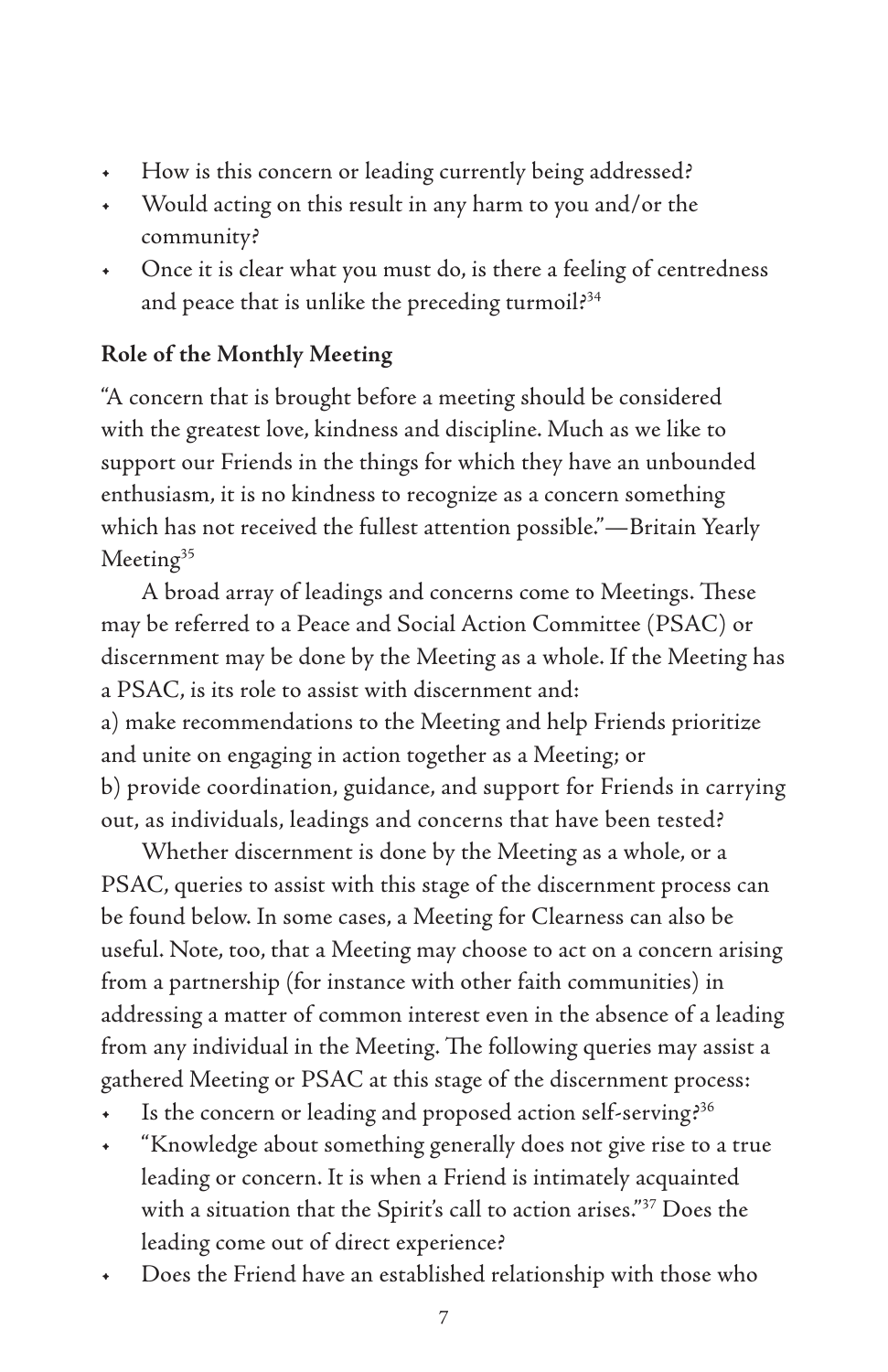are the focus of the concern (for example, do they work with incarcerated persons if the concern is about incarceration)?<sup>38</sup>

- Can the individual be patient for better clarity and others' guidance, and wait for way to open?<sup>39</sup>
- What is the faith basis of the concern or leading? Can it be explained?
- What is distinctively Quaker about the concern or leading, and about the way we might be called to act? Is it in keeping with the testimonies of the Society? Why should Friends be doing this work?
- Is this individual or group right to believe that this concern or leading has been 'laid upon' them by God?
- Is the individual jumping on a bandwagon or bringing something unique?

#### **Part 3. Yes, the Concern or Leading is Grounded in Spirit— Now What?**

"The way people are going to work together has to reflect and foster sustainability of the outcomes."—Lucy Lemieux<sup>40</sup>

 Once it has been determined that the concern or leading is truly from divine guidance, further discernment is needed around what action to take. Is there a request to the Meeting or PSAC to act on this concern or leading? Are others drawn to the concern, making it necessary to discern whether a larger body of Friends will take this up and what the key focus will be? Section A provides some practical queries to assist Meetings and PSACs in discerning requests to act on a leading or concern that has been tested. Section B offers some tools and queries to assist Meetings and PSACs to clarify a course of action when a broad concern is present. As you work with these queries keep in mind the ongoing and fundamental importance of worshipful discernment.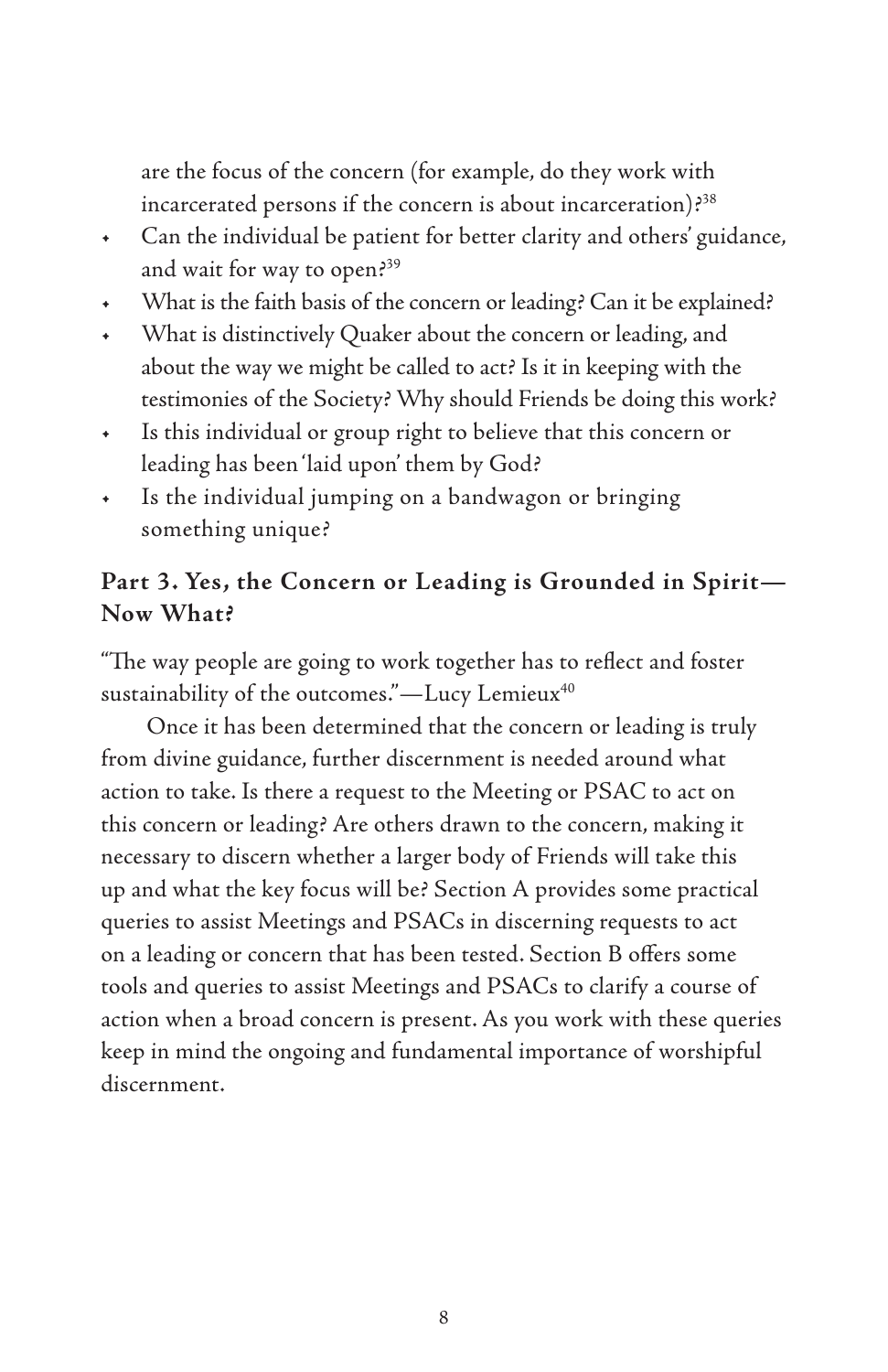# **A. Requests to Meetings and PSACs to Act on Concerns or Leadings**

Not all concerns or leadings require action from a Meeting. It is important that a Friend only ask their Meeting to consider *acting* on their concern or leading if they can't in good conscience do what must be done alone. Friends acting under concern cannot simply pass their concerns to their Meetings. The following queries aim to help Meetings and PSACs set priorities and worshipfully steward their resources toward peace and social justice actions. Many of these queries may be useful for individual Friends as well, helping to prioritize personal social justice commitments.

#### *Level of preparedness of the Friend to act on their concern or leading*

- Is the Friend willing to initiate small, imperfect steps as a partial solution to a bigger problem?<sup>41</sup>
- What other groups are already working on this, and what can be learned from them? What roles do they play and how could the Meeting add to and complement this existing work? Is there another Quaker body better placed to respond? It is important to remember that projects with other groups with which Quakers are involved are different from a Quaker project. Quaker projects may need a different level of commitment, responsibility, accountability, and representation.
- What is the intention of the emerging concern or leading? Clarity on the intention can assist with discerning how best to proceed and selecting a course of action. A course of action is a connected series of activities carried out over a period of time to achieve a goal (for more detail see section B below). For example, is the proposed course of action:
	- A one-off-action?
	- A vision that requires threshing for the best way forward?
	- A project or series of activities that requires long-term commitment, a strategy, and support?
- Can this initiative be done by several Friends or a committee, or does it need the full support of the Meeting?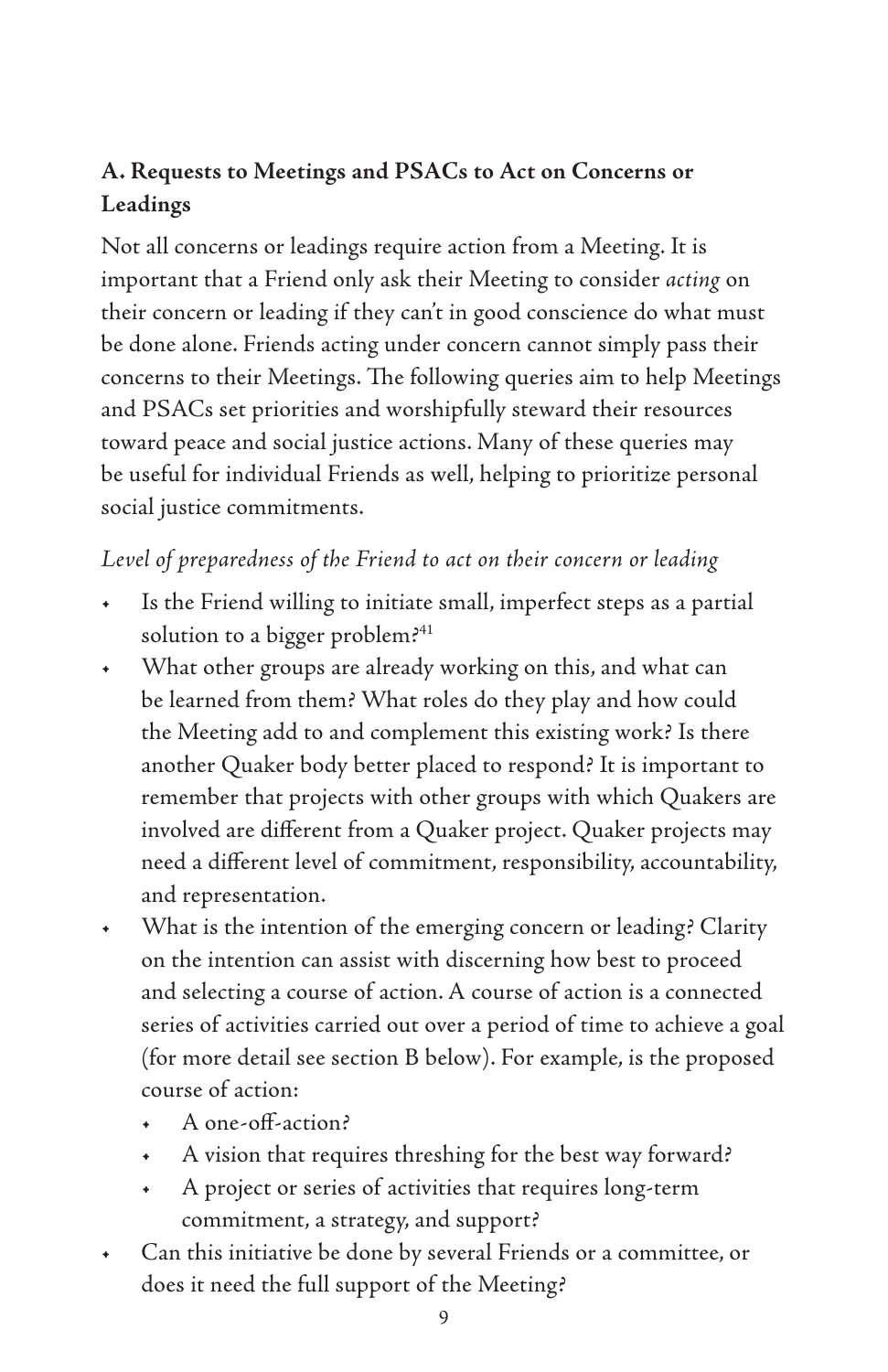- What is needed to carry out the work (e.g., skills, training, resources, support)?
- Is further discernment needed?

### *Capacity of the Meeting to support the concern or leading*

- Is this a concern or leading that the Meeting can support through prayer, but not in other ways?
- Does the proposed action increase Friends' unity, or is it divisive?<sup>42</sup>
- What does love require of us?
- How will the proposed course of action provide opportunities for the personal involvement of Friends? And for those in sympathy with Friends' concerns?
- What resources (i.e., energy, time, interest, finances, and necessary expertise) are available to undertake this work?
- What commitment will Friends make towards the proposed course of action, including, if necessary, raising funds for it?
- Are the proposed course of action and expectations of what will be achieved realistic, given the resources that are being requested?
- What are the risks in carrying out the proposed course of action? Who might bear the consequences of these risks? How can these risks be mitigated? Is the proposed course of action and use of resources compliant with the Meeting's charitable purposes (as filed with the Canadian Revenue Agency)?

*Queries for guiding, supporting, and coordinating the work*

- Does the tested concern fall within existing priority areas for the Meeting or is it something completely new that may need different supports?
- Is there clarity on the goal of the proposed course of action, its associated tasks, and their estimated time and timelines? For work that is being delegated, has everyone been consulted?
- What existing commitments can you reduce, lay down, or put aside for the moment to undertake the new work? For this you may need to consider: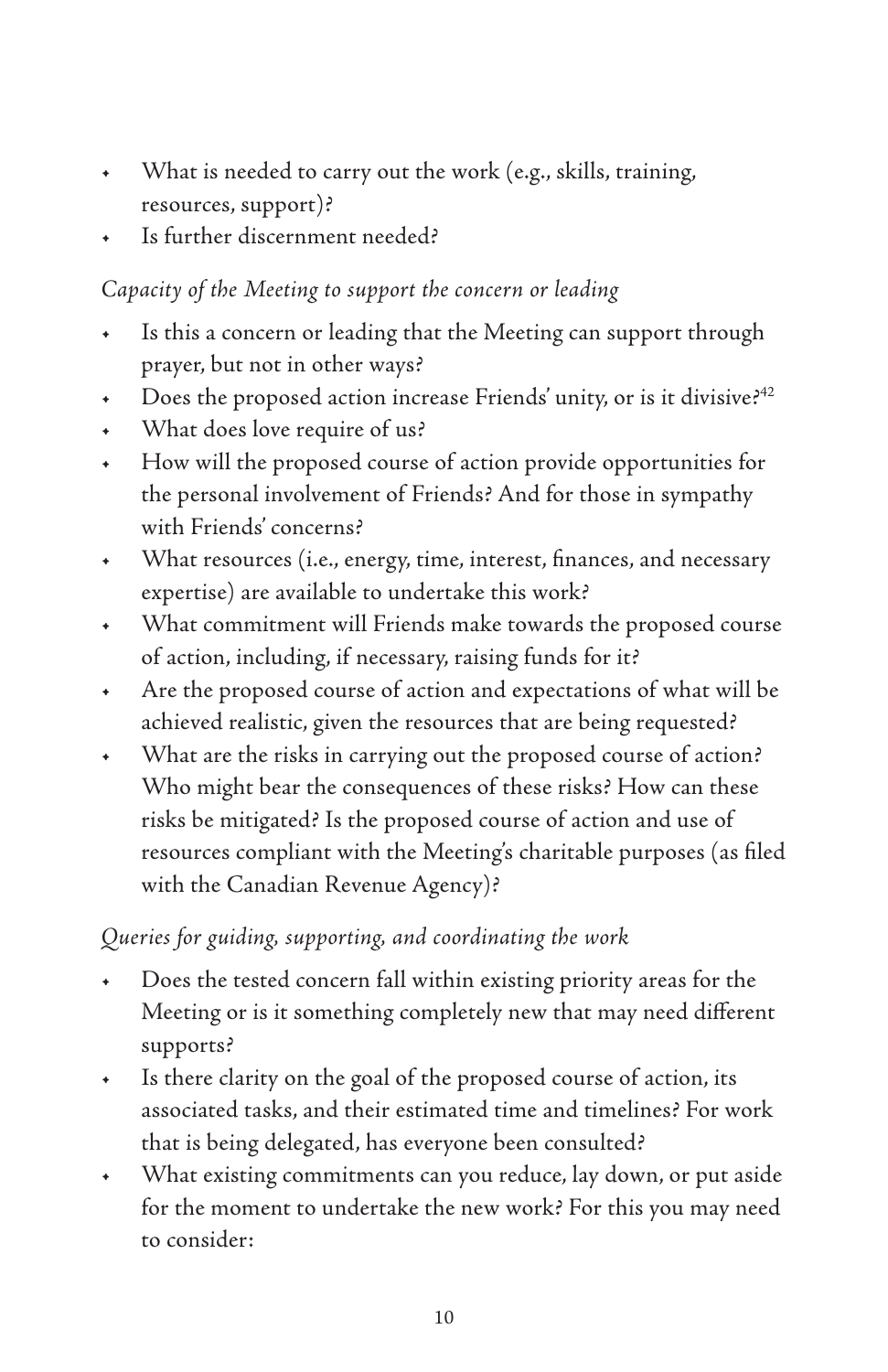- What actions are time sensitive?
- What actions need more effort and/or financial resources?
- What are the expected key results? If you could only do one thing, what is it that would make a real difference?
- How can Friends be best supported in carrying out tasks?
- Is any training required for Friends to take on this work?
- For projects involving the transfer of funds, has a written agreement been drawn up?
- Should the need arise, who will provide direction for the course of action?
- If applicable, how does the work incorporate partnerships with local people, respect for the environment, and use of technology appropriate to the region in which the work is situated? Are people served without discrimination?
- How will you know that the course of action has been successful and is no longer needed?

 *Queries to consider in laying down projects*

- Is the course of action complete?
- Has the work changed or led to other work?
- Is the leading or concern still carried by the Friend(s) involved or is it no longer present?
- Is there another organization that can take this work on or carry it forward?
- Is there another way you can do this work?
- What resources, tasks, and timelines do you need to lay down the work?
- What people do you need to consult and inform or bring into the decision-making process? If the concern is held under the care of the Meeting, has the Meeting been consulted or informed?
- If any funds or other resources remain after the course of action ends, how will you reallocate them?
- If appropriate, have you considered how to recognize, acknowledge, or celebrate the work being laid down?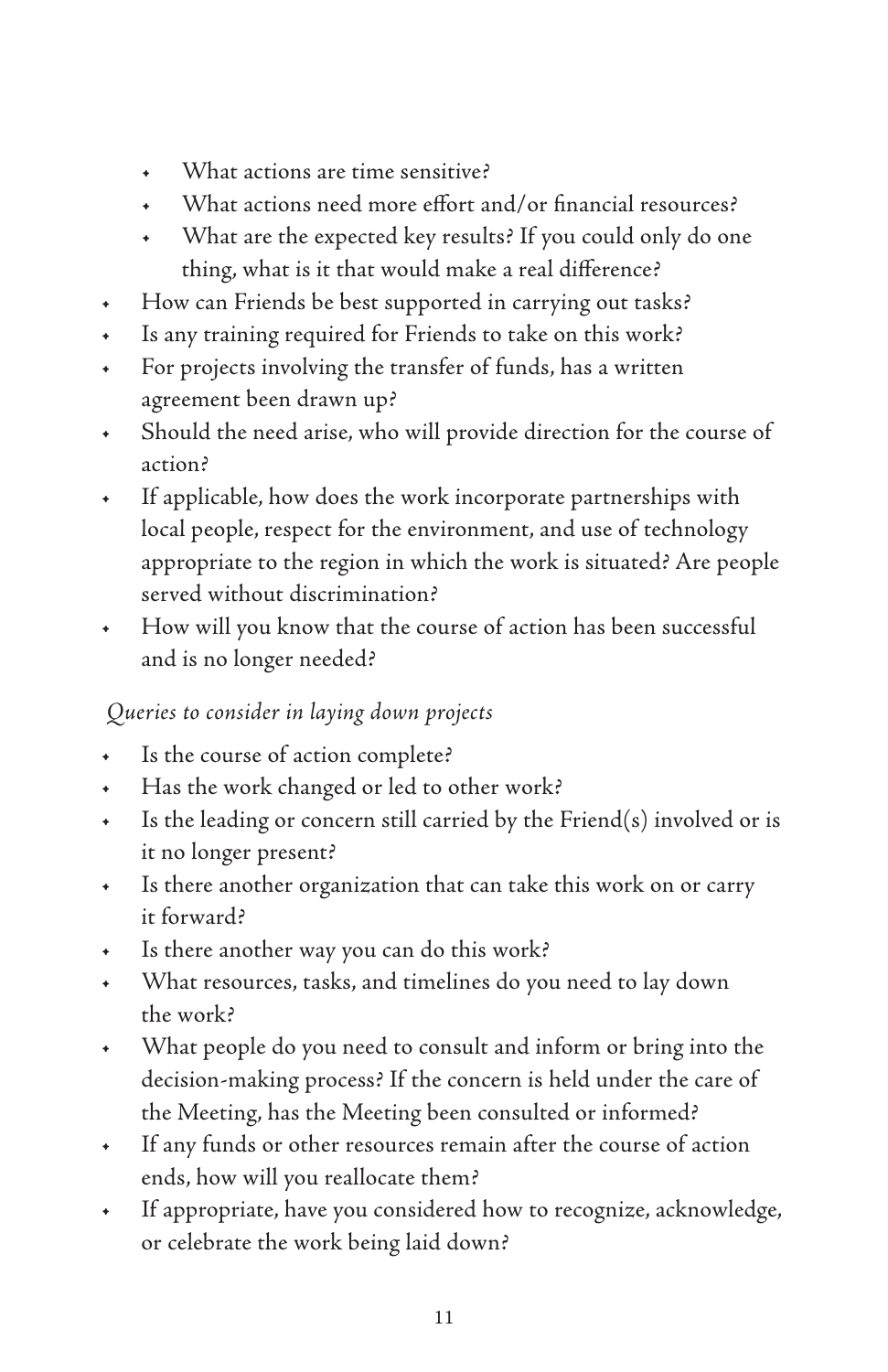#### **B. Broad Concerns and Preparing and Engaging a Course of Action**

This section offers several tools and suggestions for developing a course of action when a broad concern is present. Not all Meetings and PSACs engage directly in social actions together. This section is for those that do. While using these tools, we recommend that Friends not try to map out the next steps for action too rigidly or too far in advance. The Spirit may reveal that the work isn't what we thought it was.

#### *Understanding the situation*

When a broad concern is present (e.g., access to food), the Problem Tree exercise (Fig.1) may be useful. The exercise assists with understanding the situation and making decisions about actions.

Draw a tree. Have Friends write down issues related to the concern (e.g., access to food) on sticky notes. Place the notes that Friends say are deeper problems closer to the tree's roots. Place the notes that Friends say are more surface-level symptoms on the ends of the tree's branches.

Discuss which problems should be where, and move the notes around. Then, find which note(s) the group feels most led to address. Why? Does everyone in the group see the problem the same way or are there differences? Is it felt that the focus should be on a deeper, systemic aspect of the problem? Is it felt that all you can do, for now, is work on surface-level symptoms? Use worshipful active listening throughout this process of discernment.

*A reminder about the worship sharing process:*

- The session is in the spirit of worship, grounded in silence;
- Participants should speak when they are ready, from their own experience;
- Others should focus on listening, upholding the speaker, letting go of any desire to react or respond;
- Leave some silence between contributions so that the group remains centred; and
- Participants should not speak more than once, at least before everyone has spoken.<sup>43</sup>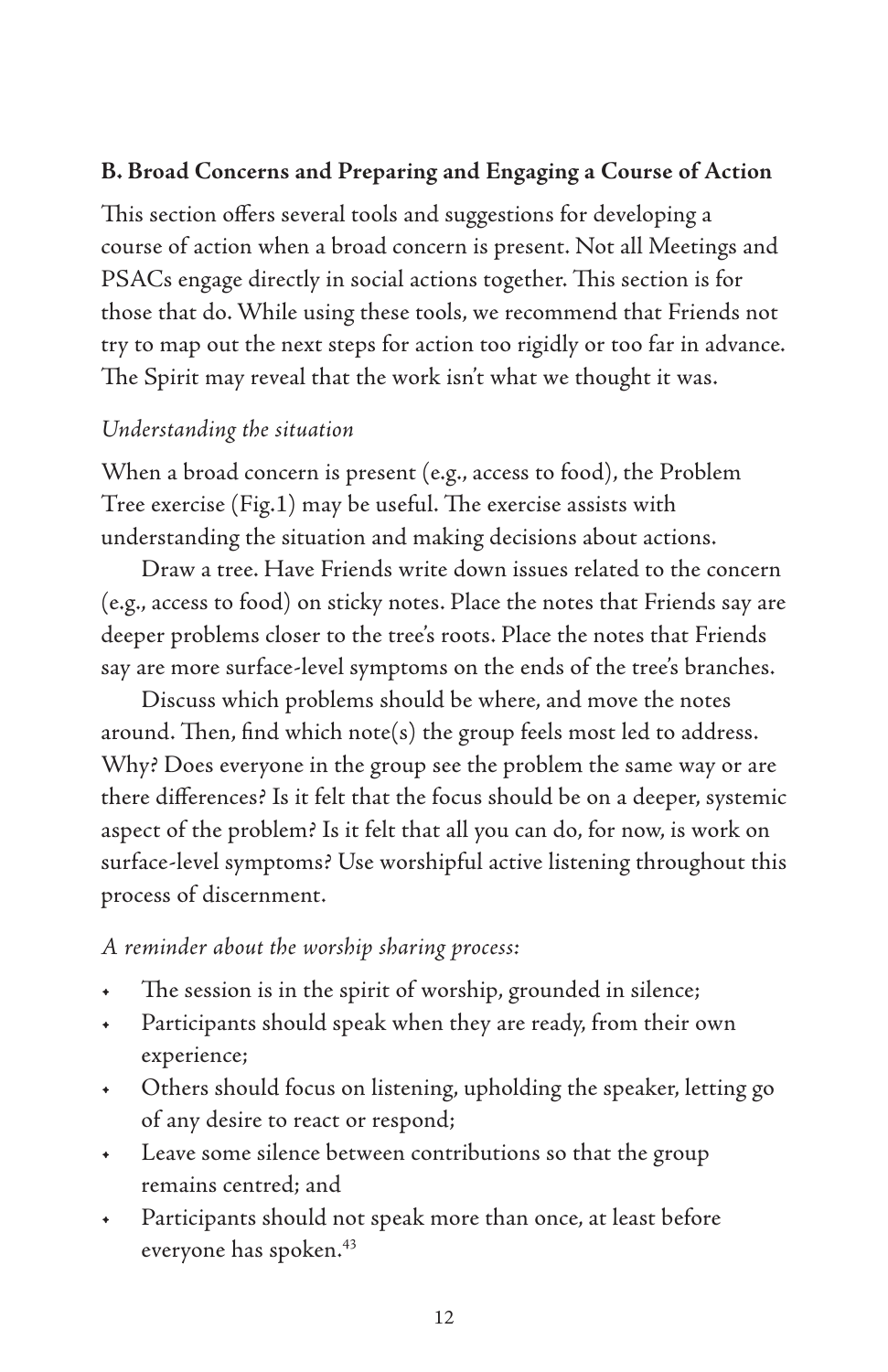

*Figure 1. Problem Tree exercise*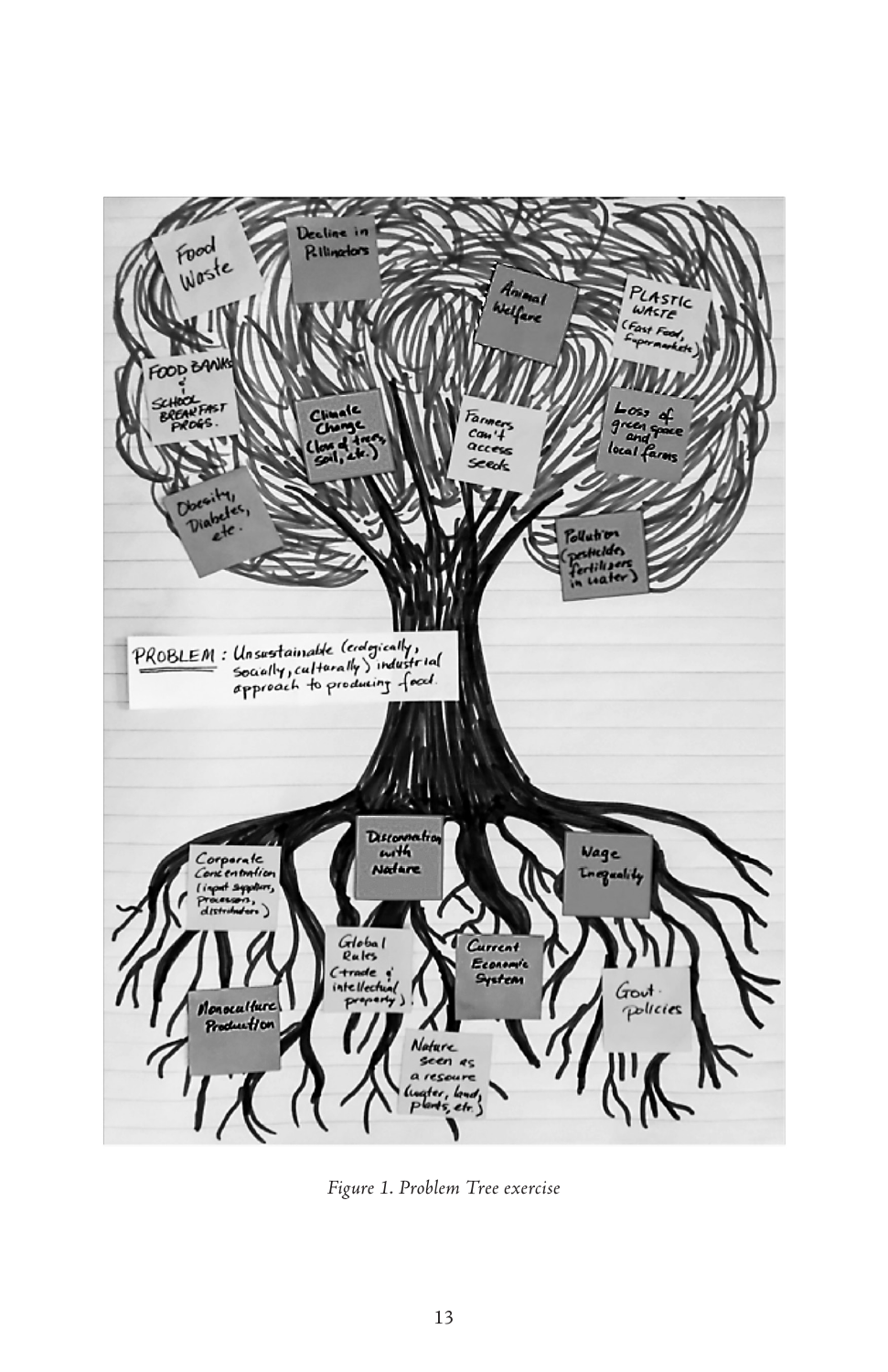#### *Developing a course of action*

After your group has explored the situation and decided where to focus, get clarity on the vision. For clarity, get everyone to articulate what they would like the future outcome to be. Through a worship sharing process, work towards a shared statement of your vision. The vision might be broad and not necessarily achievable in the short-term or by your group alone.

Once there's a shared sense of the vision, identify one or two shortterm goals. Short-term goals are easy first steps towards realizing the vision. These goals need to be specific, realistic, and easily summarized in one or two sentences. They might be to reform something, stop something, create an alternative, or persuade a local decision-maker to do something. Actions toward these goals are most likely to be joyful, nourishing, and effective if you take time to understand the problem and to consider the possible responses.

 Imagine that your group has decided to address the problem of food insecurity. The group's vision is a 'just food system.'

In one case the group discerns that it should focus on the surface problem of a local food bank needing more resources. They set the goal of securing enough funds for the food bank to feed an extra 10 people a month.

 In an alternate case, the group discerns that it should address the root problem of local food policies. It sets itself the goal of persuading the municipal government to establish a food policy council with the mandate of creating a sustainable food system.

 The next step in either case is to determine a course of action. A course of action is a connected series of activities carried out over a period of time to achieve your goal. Either goal in the two cases above will need a series of activities to be carried out.

For the first case a fundraising strategy will need to be developed and implemented to secure extra funds for the food bank. Fundraising could entail meeting with local businesses to ask them to donate and holding fundraising events.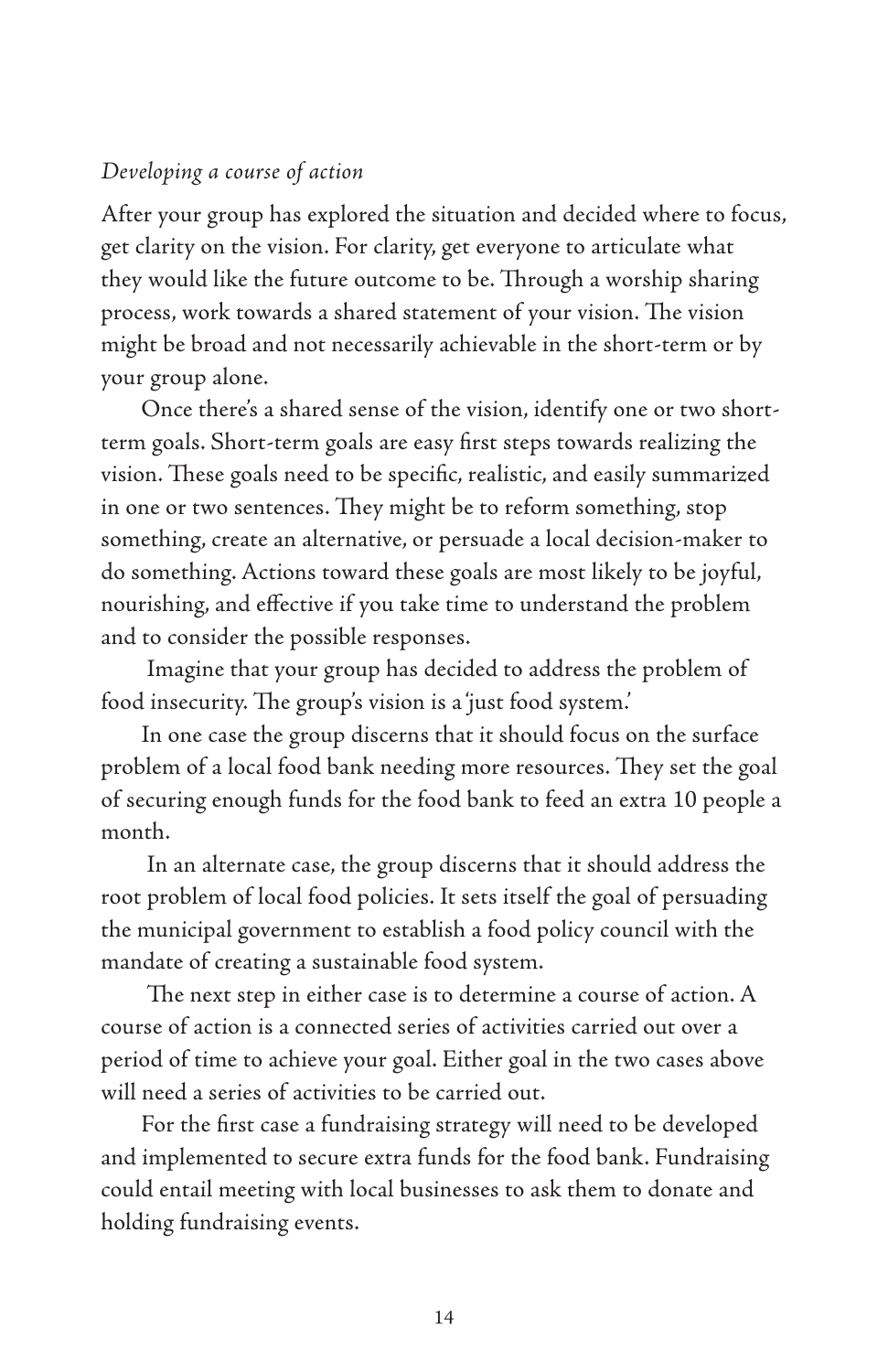For the second case the persuasion of the city council might include meetings with city councillors, holding community events, writing letters, and organizing creative actions.

 Both courses of action will depend on building relationships of trust. Both will need background work such as research, listening, planning, and commitment before you can get started.

 At this stage it may be helpful to ask the following queries (and some of the queries outlined in Section A above):

- Does the goal and the proposed activities match our capacity, resources, skills, and enthusiasm?
- What is it that you and others in the group are currently doing that you could put aside so you have time and energy for this new proposed work?
- How many of you are involved, and how much time can you all commit?
- Do you have access to funding or other necessary resources?

Don't start without committing to a process like a weekly or monthly check-in meeting to socialize and plan. If you can't commit to this, you likely don't have the capacity to take on this work! Just because you carry a genuine concern doesn't mean that the course of action you first imagine taking up is the right one. Can you do small things in your personal life, such as donating to the local food bank or meeting with your elected representatives? Perhaps that is all you can do right now. Maybe you could go a bit further and volunteer with an existing group working on food insecurity. Offering your energies to an existing group rather than 'reinventing the wheel' is often an extremely rewarding choice.

#### *Tracking various courses of action*

For some committees, using a tool to keep track of all the different pieces of work they decide on may help. It is best to use a simple spreadsheet, maybe in conjunction with a calendar that lets you set reminders. Below is a sample template: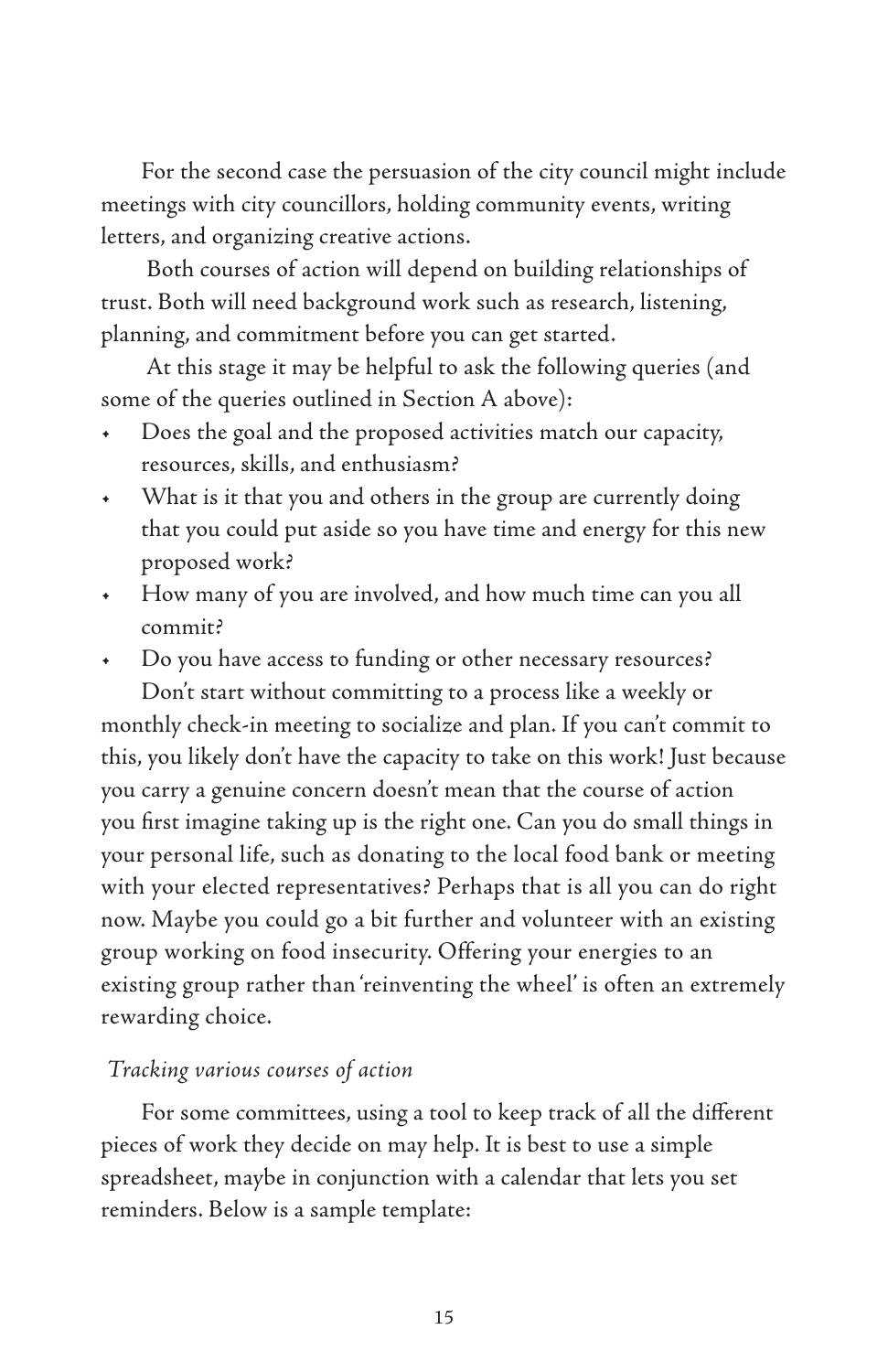| Project                                                    | Minute<br>reference<br>number         | Action                                                                | Who                       | Timeline                                                                             | <b>Status</b> |
|------------------------------------------------------------|---------------------------------------|-----------------------------------------------------------------------|---------------------------|--------------------------------------------------------------------------------------|---------------|
| Planning<br>meeting:<br>food drive<br>fundraising<br>event | PSAC minute Determine<br>(2021.05.03) | event venue,<br>date, and<br>assign<br>volunteer roles                | Entire PSAC June 15, 2021 |                                                                                      | In Progress   |
| Food funding<br>grant proposal (2021.01.10)                | PSAC minute                           | Prepare grant<br>proposal to get Lisa<br>funds for local<br>food bank | David and                 | March<br>31, 2021<br>(approval by)<br>committee);<br>April 15<br>(grant<br>deadline) | Done          |

#### *Communicating about concerns*

Many actions entail communication. You will need different strategies and language to communicate with different audiences. Start by researching what actions and positions various individuals or groups have taken on the concern to date. Then figure out how best to communicate with them and who to approach first. Are there kindred spirits and allies you can reach out to? Are any people opposed to what is being proposed? Who might be an unusual ally you could bring on board? Sometimes the best strategy is to build support with likeminded groups who give added momentum to a concern. Other times, it may be more effective to work with people who are opposed, by developing relationships and dialogue.

It's important to know that what looks like opposition is often a lack of clarity about what is being asked for. So be as clear, specific, and simple as possible in your request. In the second example above, what does a food policy council look like? What will it achieve? What is its structure? What does it cost? What are some examples of effective food policy councils that exist elsewhere? This added clarity will help your request make sense to city councillors.

 Sharing an appropriate story from folks who are currently food insecure and feel they would benefit from a food policy council can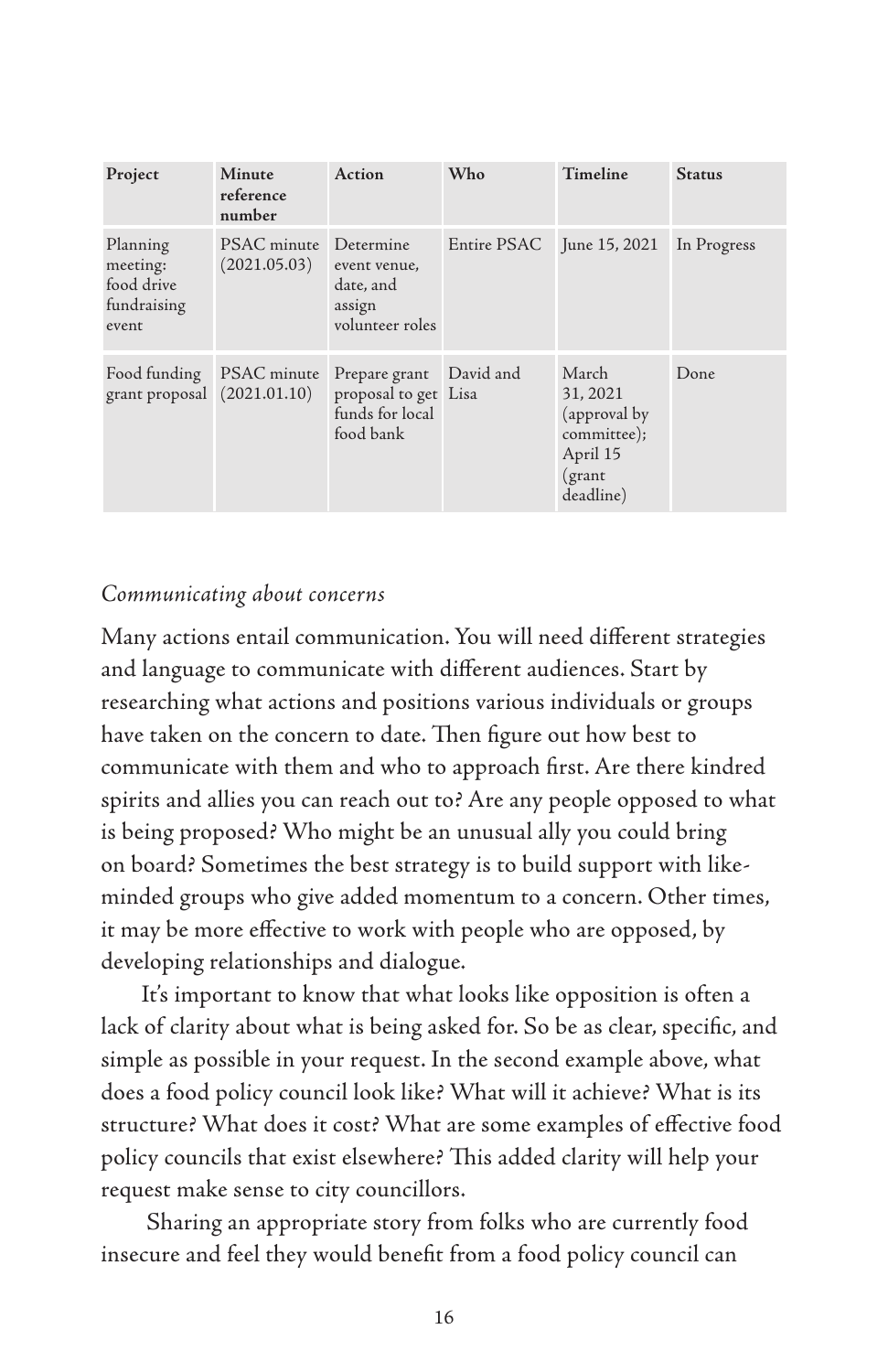also increase understanding about the request. Listen intently to the language and counter-arguments being raised. Patiently responding to that of God in everyone is crucial in this work.

Imagine the needs and interests of those you wish to influence. It will be helpful to speak their language. What will engage them is often very different from what you find compelling. Consider Figure 2. Research by Shalom Schwartz and others, done in 82 countries, suggests that there are common human values.<sup>44</sup> All of us are motivated by these different values but will focus on some more than others. You may focus on benevolence and universalism, but the people you're in dialogue with may focus other values—power and tradition, for example. If you speak only about values that they place less importance on, you will struggle to understand each other or to address worries they may have about your request. So try to identify what values are most important to each audience you're communicating with.



*Figure 2. This diagram shows ten common human values. Source: Common Cause Foundation.45*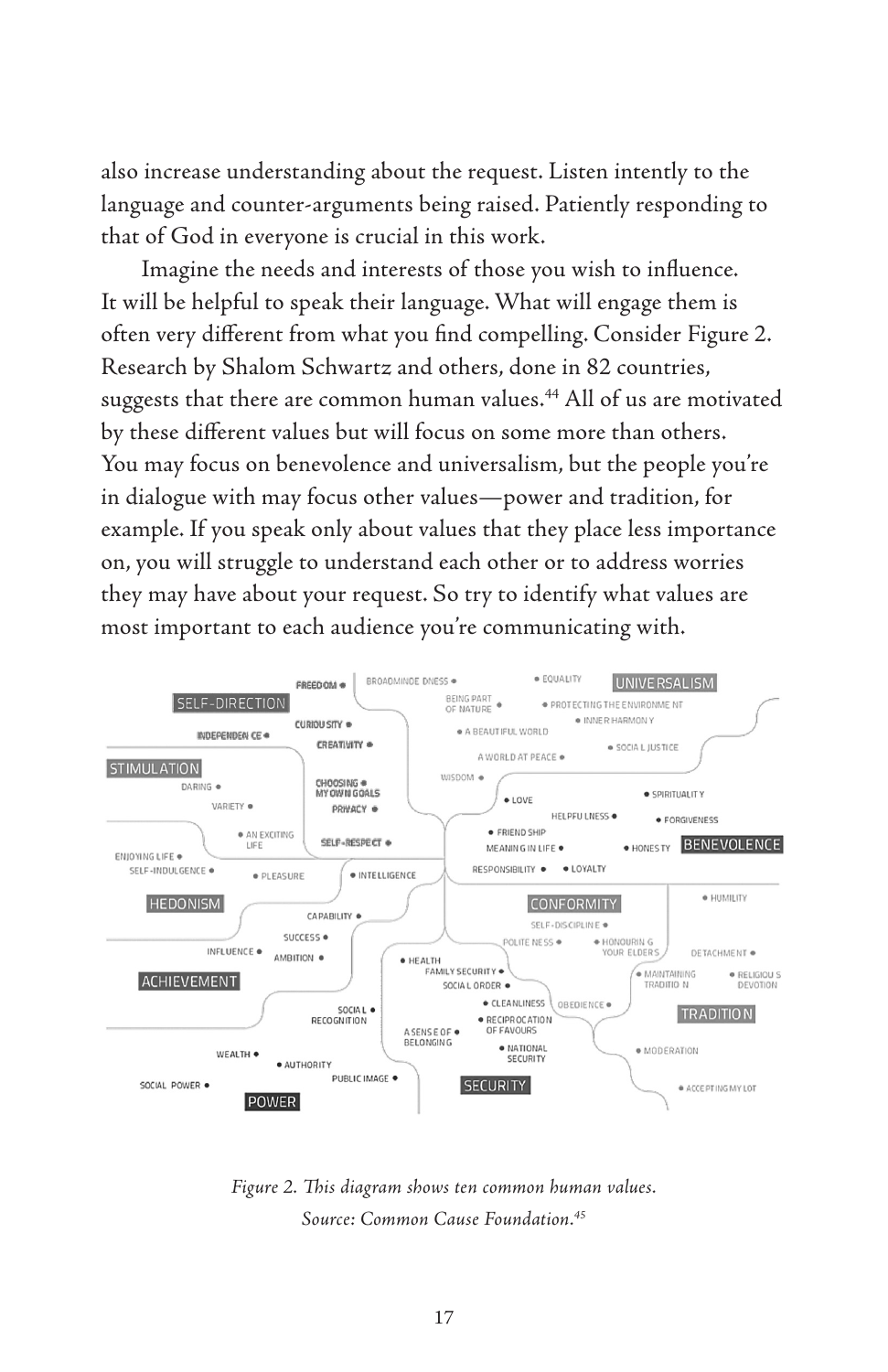Inspiration on communicating to audiences with different values may come from the following example of a large-scale course of action that various Friends were involved with—the international campaign to create an Arms Trade Treaty (ATT) to regulate the sale of weapons. The campaign started off with only three countries publicly supporting it. The people involved chose to use a mix of public awareness-raising and petitions, to show that the idea was popular, and quiet diplomacy to educate governments and listen to their views behind the scenes. The messaging to these different audiences reflected their different values and priorities. The campaign faced major public opposition from the US government and the National Rifle Association. It also faced private opposition from other weapons dealing countries. So they decided to broaden their base of support. They built more unlikely relationships and succeeded in getting various military personnel, war correspondents, and even defence contractors who saw themselves as the responsible end of the arms industry, to publicly come on board. This provided many strong and credible voices that helped increase momentum.

They didn't plan too far in advance. Instead they remained responsive to opportunities to share their messages. When China shipped weapons to Zimbabwe just before a fragile election and dock workers there refused to unload the shipment, the media coverage offered the campaign the chance to educate about the international arms trade and the brutality it fuels.

Another important choice was to get one government in each region of the world to champion the ATT. These champions worked to convince others to follow their lead in a 'snowball effect.' Eleven years after the campaign was launched, the ATT became international law.46 Much remains to be done to ensure compliance,<sup>47</sup> and the US has still refused to sign the Treaty. Nonetheless, the ATT is saving lives.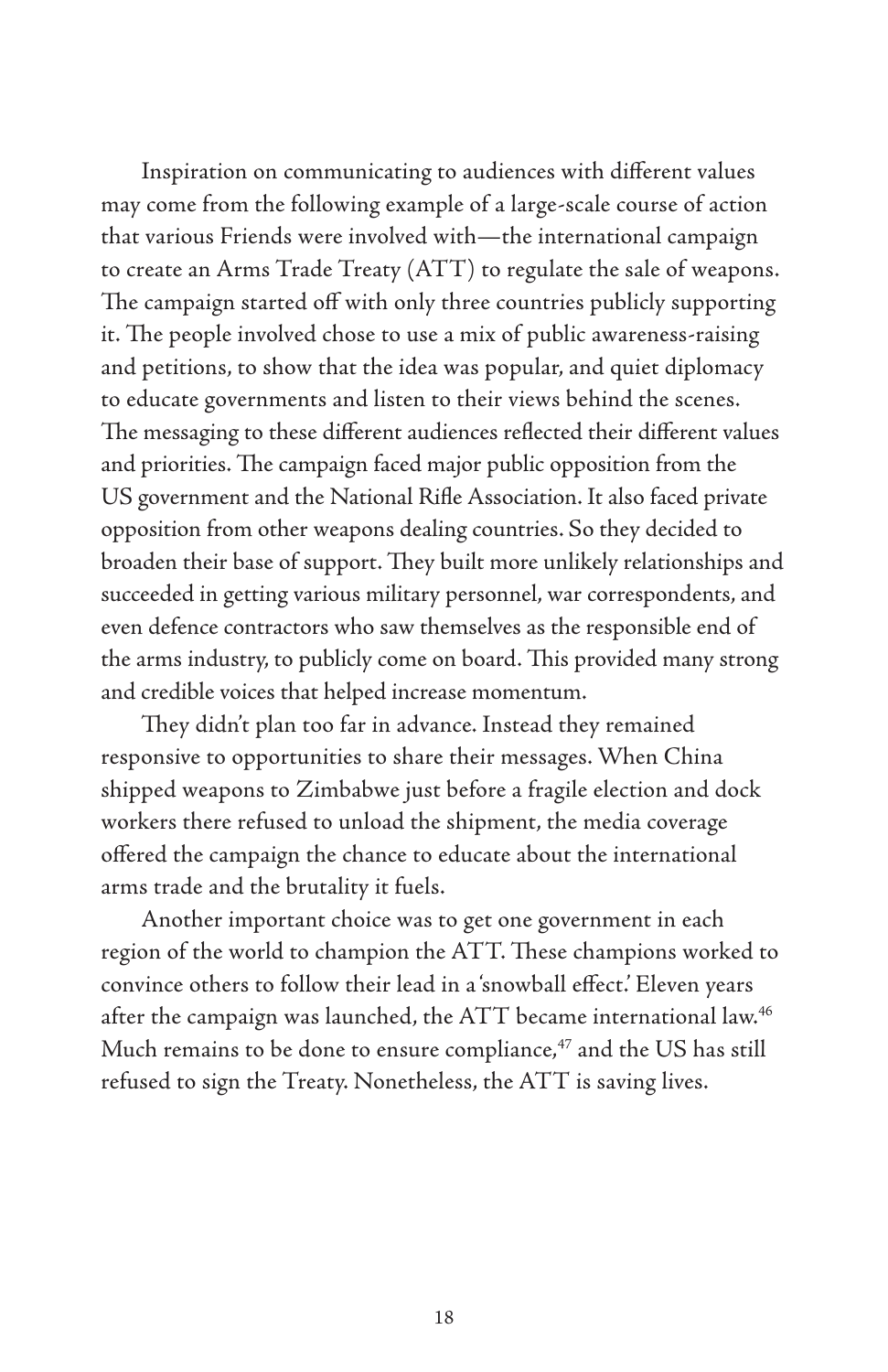# **What Canadian Friends Service Committee can offer:**

- CFSC's website quakerservice.ca shares Canadian Yearly Meeting minutes, educational resources, and public statements on a number of peace and social justice concerns.
- CFSC can help answer questions about the basics of charity law. This includes providing sample agreements with project partners. (Agreements need to include: the scope of the project and activities being funded; roles and responsibilities of partners; a description of who benefits from activities; common goals; a budget; reporting timelines; etc.)
- CFSC offers grants to individual Friends acting on a concern (if they have the support of their Meeting). See CFSC's website for details.
- CFSC staff are happy to help support a Monthly Meeting's discernment process as able.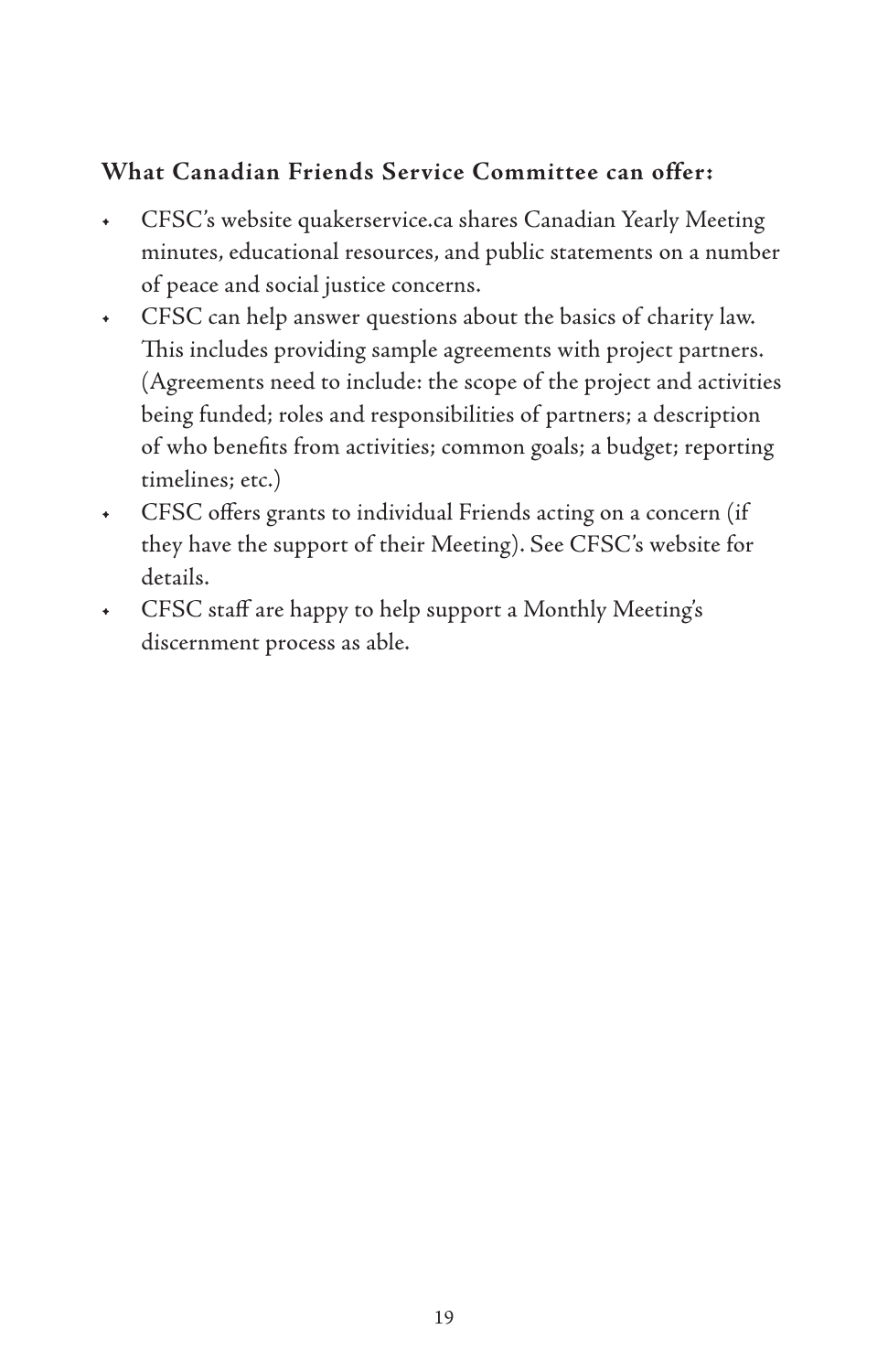**Acknowledgements:** In addition to the cited sources this resource drew from the *Organization and Procedures Manual for the Canadian Friends Service Committee* and *Toolkit for Action: Planning Effective Action for Change* by Quaker Peace and Social Witness in the UK*.*

We would also like to thank the following Friends for their comments and suggestions during the development of this resource: Mark Burch, Carol Dixon, Graeme Hope, Barbara Horvath, Alex Merrill, John Samson Fellows, Jane Orion Smith, Jane Sweet, and the Friends who attended the Special Interest Group at the 2019 CYM Gathering in Winnipeg.

#### **Endnotes**

- 1 Charlotte Lyman Fardelmann, *Nudged by the Spirit: Stories of responding to the still, small voice of God* (Pendle Hill Publications, 2001), xx.
- 2 Patricia Loring, *Spiritual Discernment: The context and goal of clearness committees* (Pendle Hill Pamphlet 305, 1992), 5.
- 3 Mathilda Navias, *Quaker Process for Friends on the Benches* (Friends Publishing Corporation, 2012), 280.
- 4 Navias, *Quaker Process*, 118.
- 5 Meeting for Sufferings, *The Nature and Variety of Concern: The report of a working party* (Quaker Home Service, 1986), 7.
- 6 Meeting for Sufferings, *The Nature and Variety of Concern*.
- 7 Navias, *Quaker Process*, 289.
- 8 Navias, *Quaker Process*, 119.
- 9 Lyman Fardelmann, *Nudged by the Spirit*, xvii.
- 10 Navias, *Quaker Process*, 126-7; Loring, *Spiritual Discernment*, 11-12.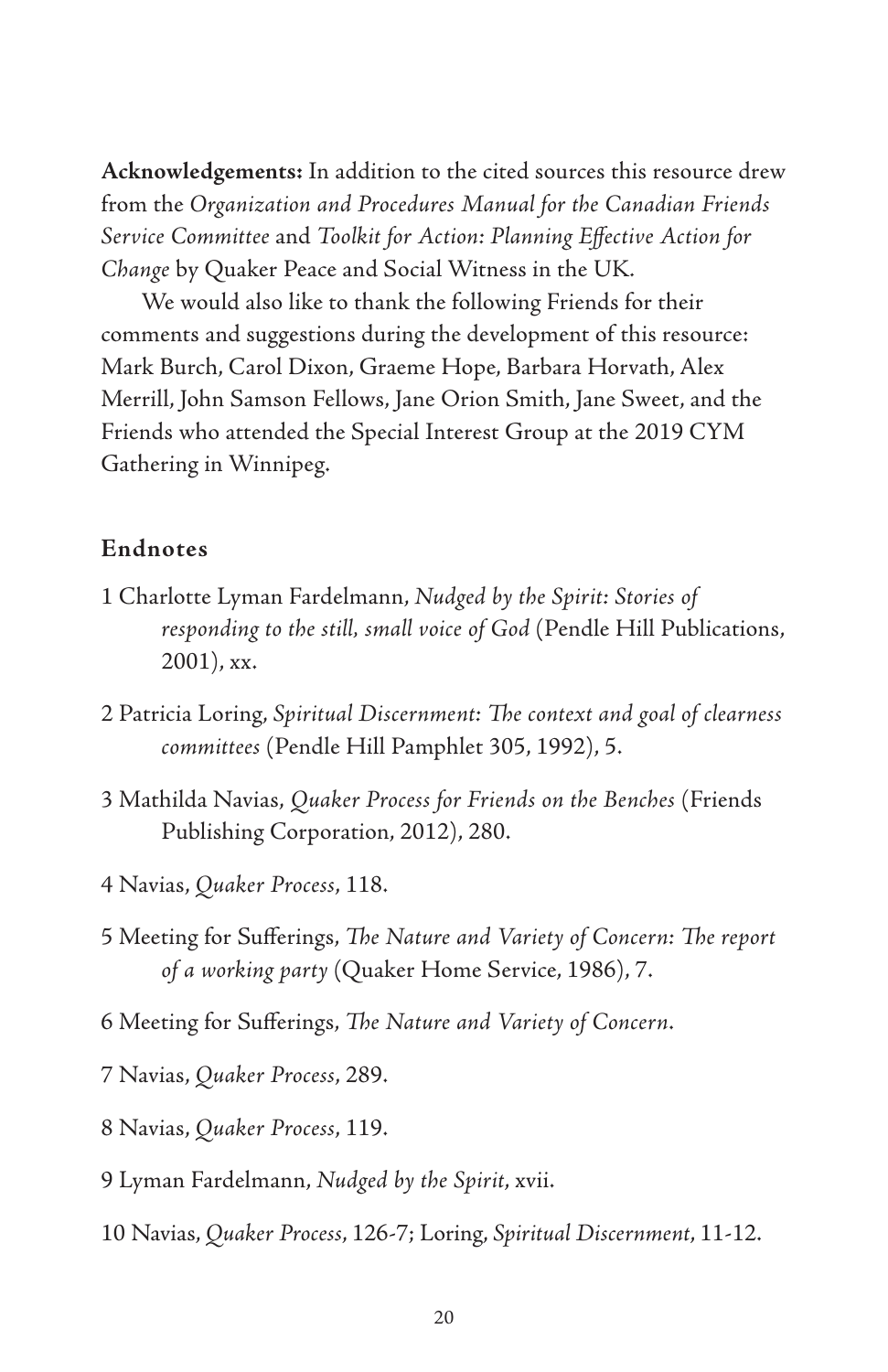- 11 Jane Orion Smith, *Friends: A people disciplined to follow?* (Canadian Quaker Pamphlet Series 57, Argenta Friends Press, 2003), 2.
- 12 Smith, *Friends*, 8.
- 13 Loring, *Spiritual Discernment*, 4-5; Navias, *Quaker Process*, 281; and Mark Burch, August 28, 2019, personal communication.
- 14 Mark Burch, August 28, 2019, personal communication.
- 15 Loring, *Spiritual Discernment*, 4-5.
- 16 Smith, *Friends*, 2.
- 17 Britain Yearly Meeting, "Working with Meetings for Sufferings," www.quaker.org.uk/our-organisation/meeting-for-sufferings/ working-with-meeting-for-sufferings
- 18 Valerie Brown, *Coming to Light: Cultivating spiritual discernment through the Quaker Clearness Committee* (Pendle Hill Pamphlet 446, 2017), 13.
- 19 Yearly Meeting of the Religious Society of Friends (Quakers) in Britain, *Quaker Faith and Practice*, 5th edition, 13.05, qfp.quaker. org.uk/passage/13-05
- 20 Helen Bayes in Australian Yearly Meeting of the Religious Society of Friends (Quakers) Inc., *This We Can Say: Australian Quaker Life, Faith and Thought* (2003), 2.58.
- 21 Meeting for Sufferings, *The Nature and Variety of Concern: The report of a working party* (Quaker Home Service, 1986), 8-9.
- 22 Navias, *Quaker Process*, 58.
- 23 Smith, *Friends*, 14.
- 24 Navias, *Quaker Process*, 127-128.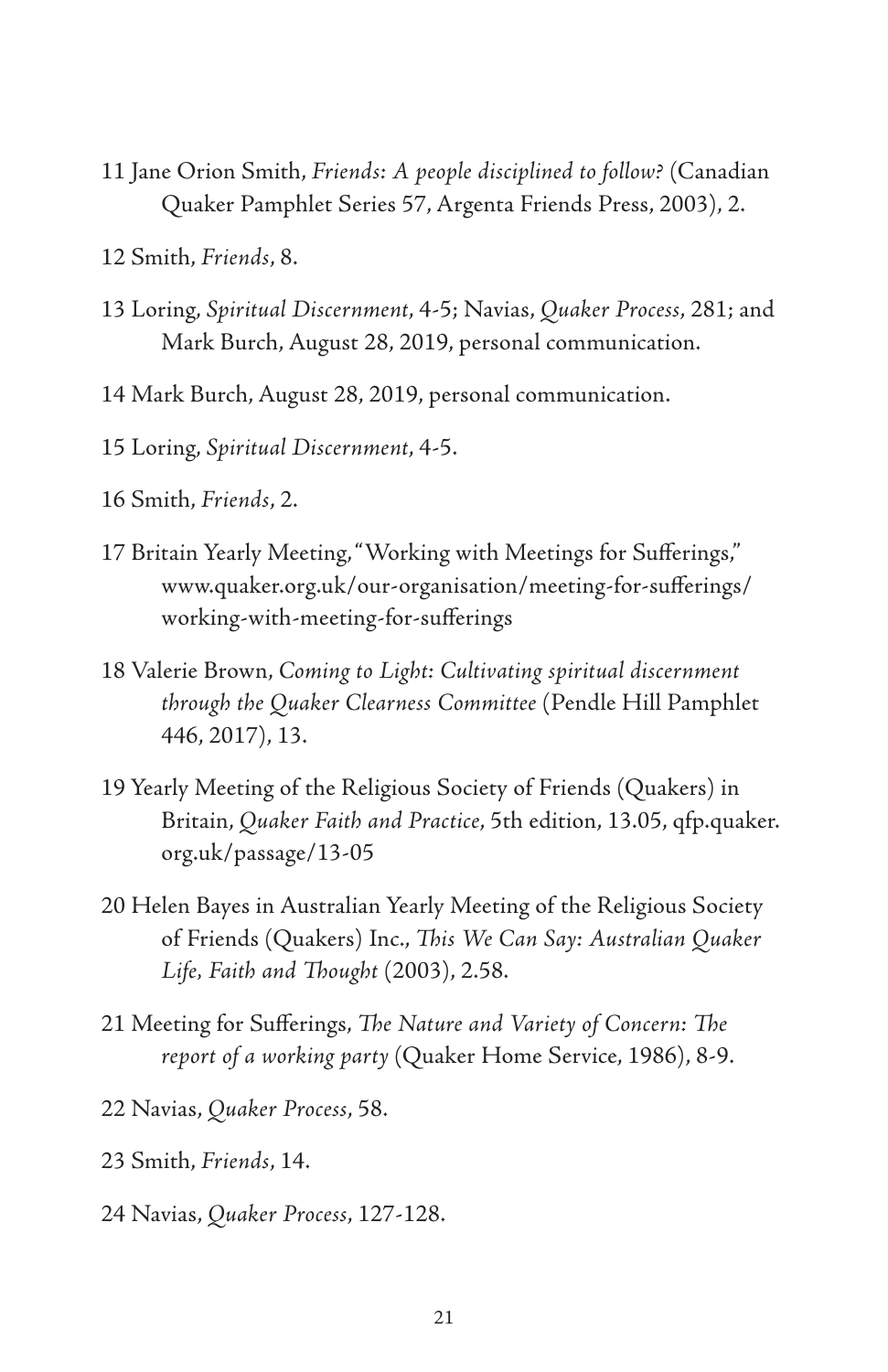- 25 Navias, *Quaker Process,* 127-128.
- 26 Query #5, Canadian Yearly Meeting of the Religious Society of Friends, Faith and Practice (2011), https://quaker.ca/ cympublications/faith-and-practice
- 27 Brown, *Coming to Light*, 11.
- 28 Britain Yearly Meeting, "Working with Meetings for Sufferings."
- 29 Britain Yearly Meeting, "Working with Meetings for Sufferings."
- 30 Jerilyn Prior, *I Feel the Winds of God Today: Leadings as explored by a woman, mother, doctor, Quaker* (Canadian Quaker Pamphlet 338, 1992), 10.
- 31 Britain Yearly Meeting, "Working with Meetings for Sufferings."
- 32 Navias, *Quaker Process*, 120-121.
- 33 Prior, *I Feel the Winds*.
- 34 Prior, *I Feel the Winds*, 17.
- 35 Yearly Meeting of the Religious Society of Friends (Quakers) in Britain, *Quaker Faith and Practice*, 5th edition, 13.09, https:// qfp.quaker.org.uk/passage/13-09
- 36 Navias, *Quaker Process*, 121.
- 37 Navias, *Quaker Process*, 144.
- 38 Navias, *Quaker Process*, 120-121.
- 39 Navias, *Quaker Process*, 143.
- 40 Lucy Lemieux, spoken during a meeting of the Quaker International Affairs Program of Canadian Friends Service Committee, 2009.
- 41 Navias, *Quaker Process*, 143.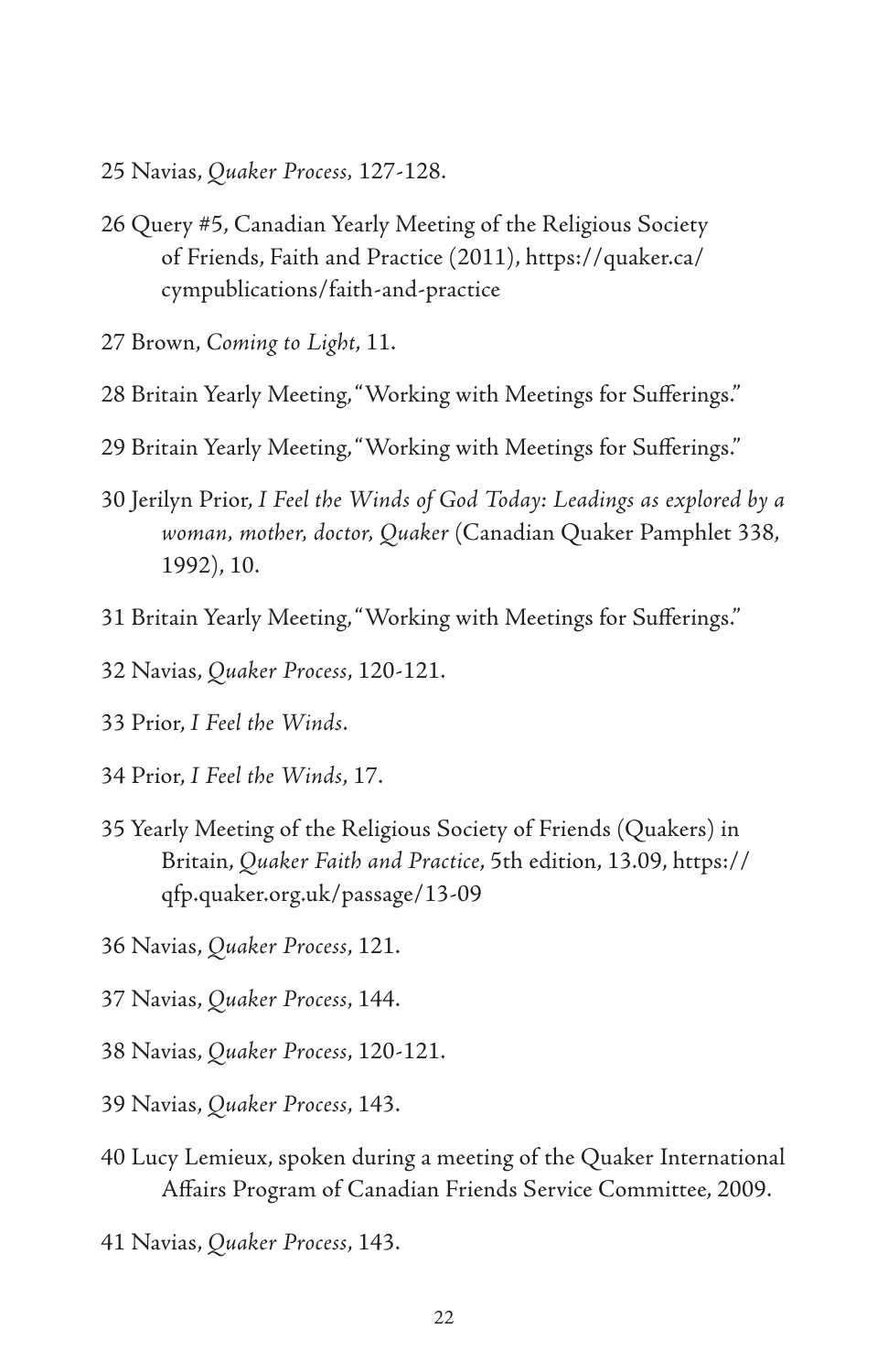- 42 Navias, *Quaker Process*, 144.
- 43 Testimonies Committee of Quaker Peace and Social Witness, *Engaging with the Quaker Testimonies: A Toolkit* (Quaker Books, 2007), 74.
- 44 Shalom Schwartz, "An Overview of the Schwartz Theory of Basic Values," *Online Readings in Psychology and Culture 2*(1), https:// scholarworks.gvsu.edu/orpc/vol2/iss1/11/
- 45 Common Cause Foundation, "Common Cause Communication," 2015, https://valuesandframes.org/resources/CCF\_ communications\_toolkit.pdf, 122.
- 46 Duncan Green, *How Change Happens* (Oxford University Press, 2016), 140-141.
- 47 Canada's compliance with the Arms Trade Treaty has been poor. See Canadian Friends Service Committee, "How Serious is Canada about Regulating the Arms Trade?", January 31, 2019, https:// quakerservice.ca/ArmsTradeTreaty